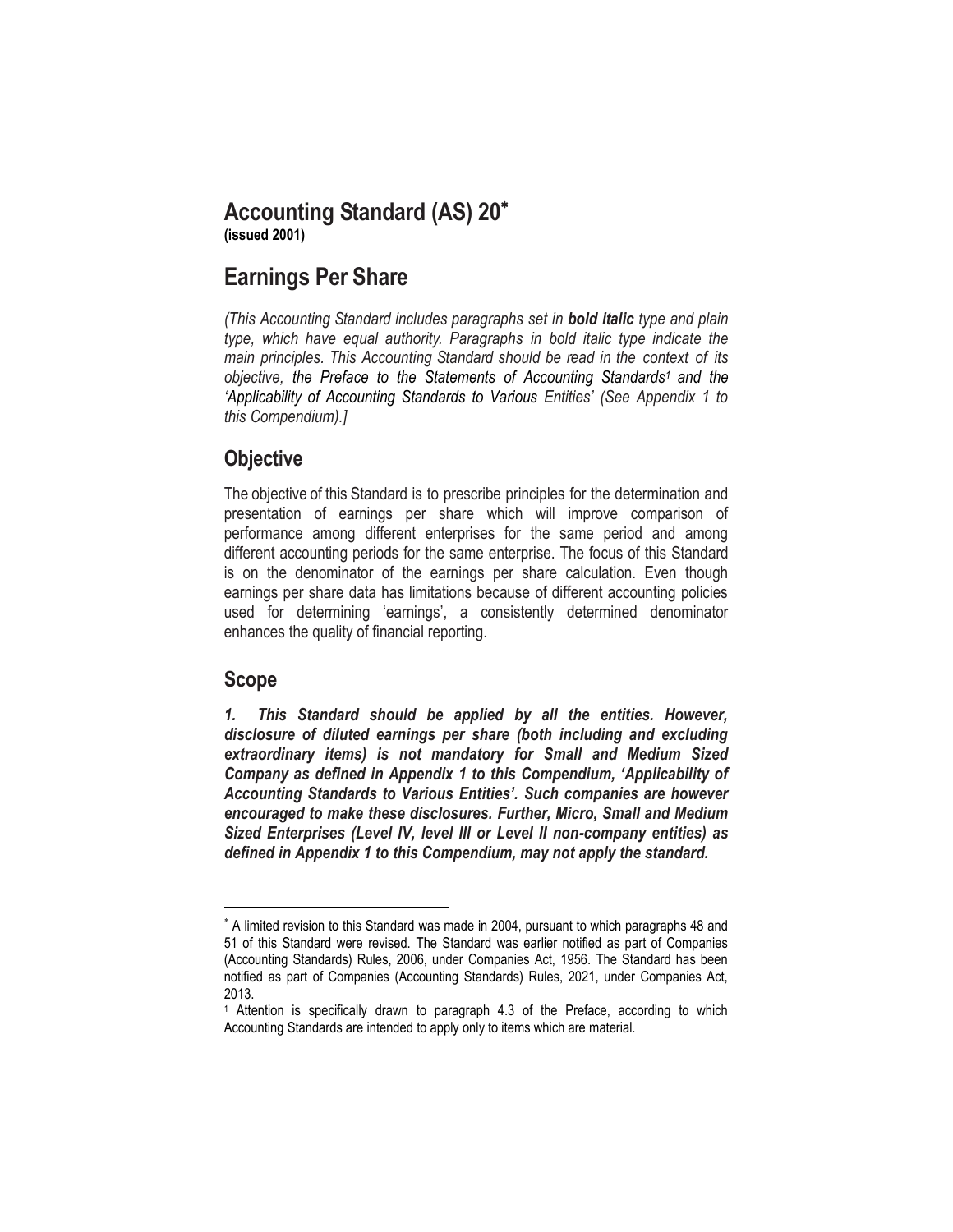#### *2. In consolidated financial statements, the information required by this Standard should be presented on the basis of consolidated information.* 2

3. In the case of a parent (holding enterprise), users of financial statements are usually concerned with, and need to be informed about, the results of operations of both the enterprise itself as well as of the group as a whole. Accordingly, in the case of such enterprises, this Standard requires the presentation of earnings per share information on the basis of consolidated financial statements as well as individual financial statements of the parent. In consolidated financial statements, such information is presented on the basis of consolidated information.

## **Definitions**

 $\overline{a}$ 

*4. For the purpose of this Standard, the following terms are used with the meanings specified:*

*4.1 An equity share is a share other than a preference share.*

*4.2 A preference share is a share carrying preferential rights to dividends and repayment of capital.*

*4.3 A financial instrument is any contract that gives rise to both a financial asset of one enterprise and a financial liability or equity shares of another enterprise.*

*4.4 A potential equity share is a financial instrument or other contract that entitles, or may entitle, its holder to equity shares.*

*4.5 Share warrants or options are financial instruments that give the holder the right to acquire equity shares.*

*4.6 Fair value is the amount for which an asset could be exchanged, or a liability settled, between knowledgeable, willing parties in an arm's length transaction.*

5. Equity shares participate in the net profit for the period only after preference shares. An enterprise may have more than one class of equity

<sup>2</sup> Accounting Standard (AS) 21, *Consolidated Financial Statements*, specifies the requirements relating to consolidated financial statements.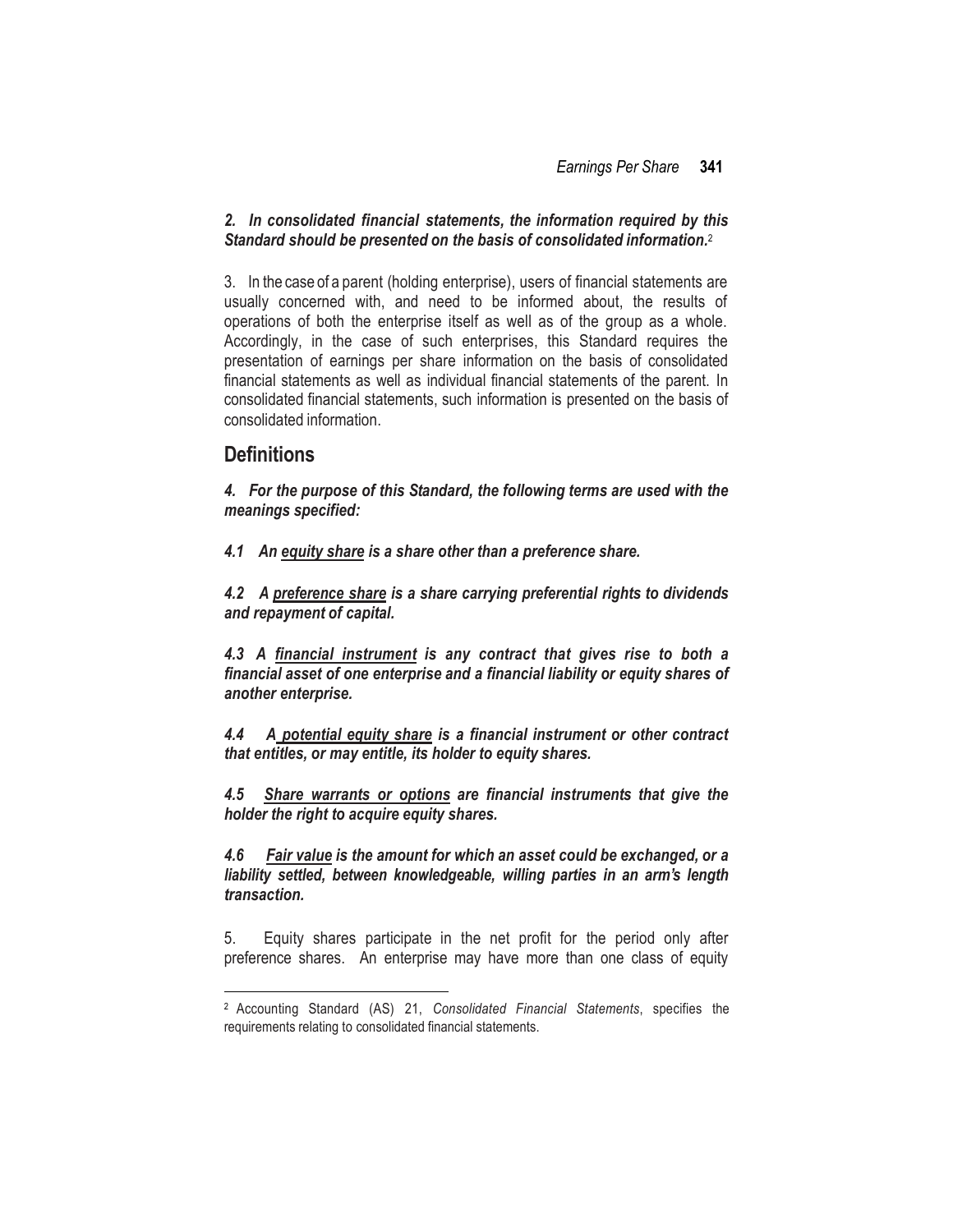shares. Equity shares of the same class have the same rights to receive dividends.

6. A financial instrument is any contract that gives rise to both a financial asset of one enterprise and a financial liability or equity shares of another enterprise. For this purpose, a financial asset is any asset that is

- (a) cash;
- (b) a contractual right to receive cash or another financial asset from another enterprise;
- (c) a contractual right to exchange financial instruments with another enterprise under conditions that are potentially favourable; or
- (d) an equity share of another enterprise.

A financial liability is any liability that is a contractual obligation to deliver cash or another financial asset to another enterprise or to exchange financial instruments with another enterprise under conditions that are potentially unfavourable.

- 7. Examples of potential equity shares are:
	- (a) debt instruments or preference shares, that are convertible into equity shares;
	- (b) share warrants;
	- (c) options including employee stock option plans under which employees of an enterprise are entitled to receive equity shares as part of their remuneration and other similar plans; and
	- (d) shares which would be issued upon the satisfaction of certain conditions resulting from contractual arrangements (contingently issuable shares), such as the acquisition of a business or other assets, or shares issuable under a loan contract upon default of payment of principal or interest, if the contract so provides.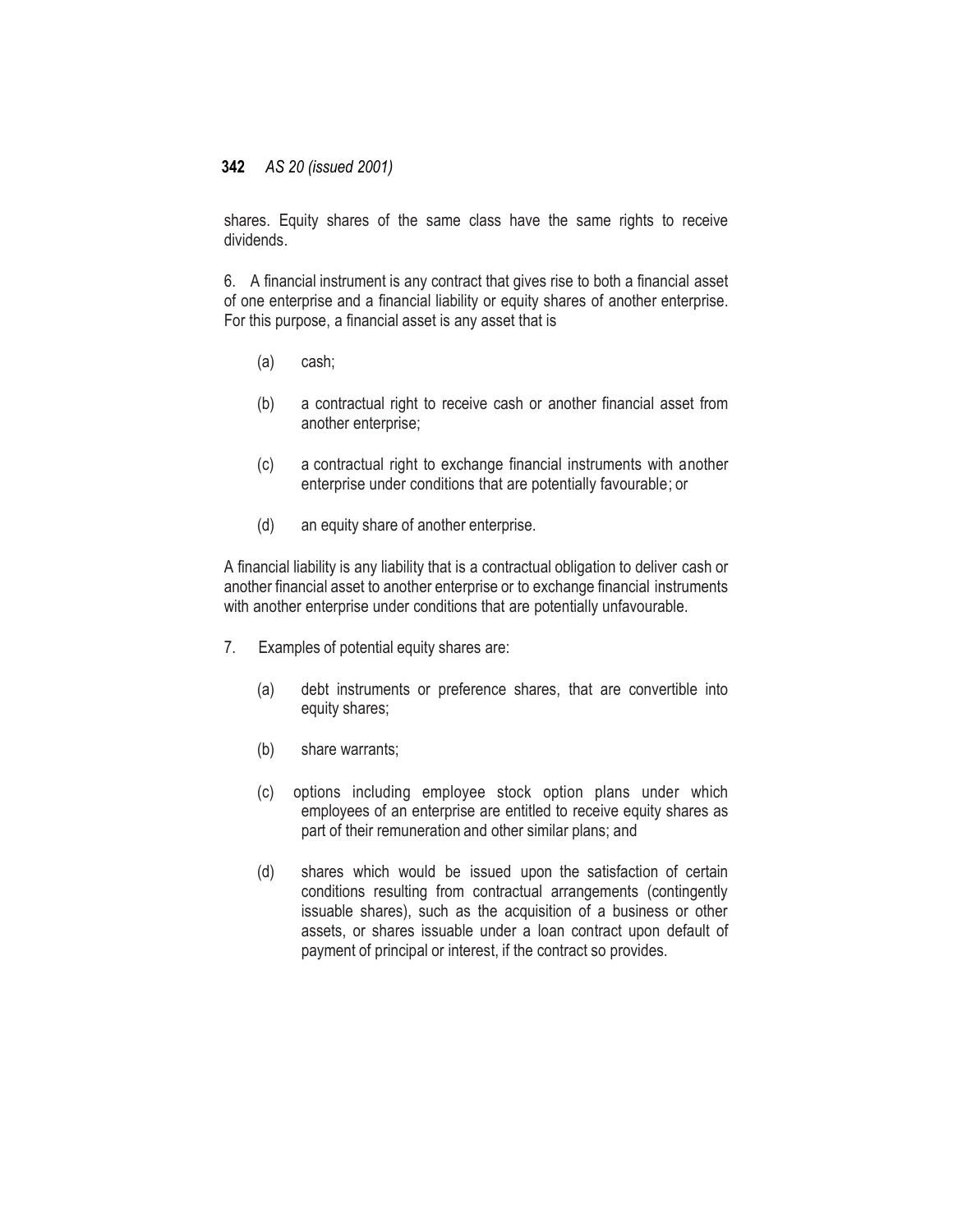## **Presentation**

*8. An enterprise should present basic and diluted earnings per share on the face of the statement of profit and loss for each class of equity shares that has a different right to share in the net profit for the period. An enterprise should present basic and diluted earnings per share with equal prominence for all periods presented.*

*9. This Standard requires an enterprise to present basic and diluted earnings per share, even if the amounts disclosed are negative (a loss per share).*

### **Measurement**

## **Basic Earnings Per Share**

*10. Basic earnings per share should be calculated by dividing the net profit or loss for the period attributable to equity shareholders by the weighted average number of equity shares outstanding during the period.*

#### **Earnings - Basic**

*11. For the purpose of calculating basic earnings per share, the net profit or loss for the period attributable to equity shareholders should be the net profit or loss for the period after deducting preference dividends and any attributable tax thereto for the period.*

12. All items of income and expense which are recognised in a period, including tax expense and extraordinary items, are included in the determination of the net profit or loss for the period unless an Accounting Standard requires or permits otherwise *(see Accounting Standard (AS) 5, Net Profit or Loss for the Period, Prior Period Items and Changes in Accounting Policies).* The amount of preference dividends and any attributable tax thereto for the period is deducted from the net profit for the period (or added to the net loss for the period) in order to calculate the net profit or loss for the period attributable to equity shareholders.

13. The amount of preference dividends for the period that is deducted from the net profit for the period is:

(a) the amount of any preference dividends on non-cumulative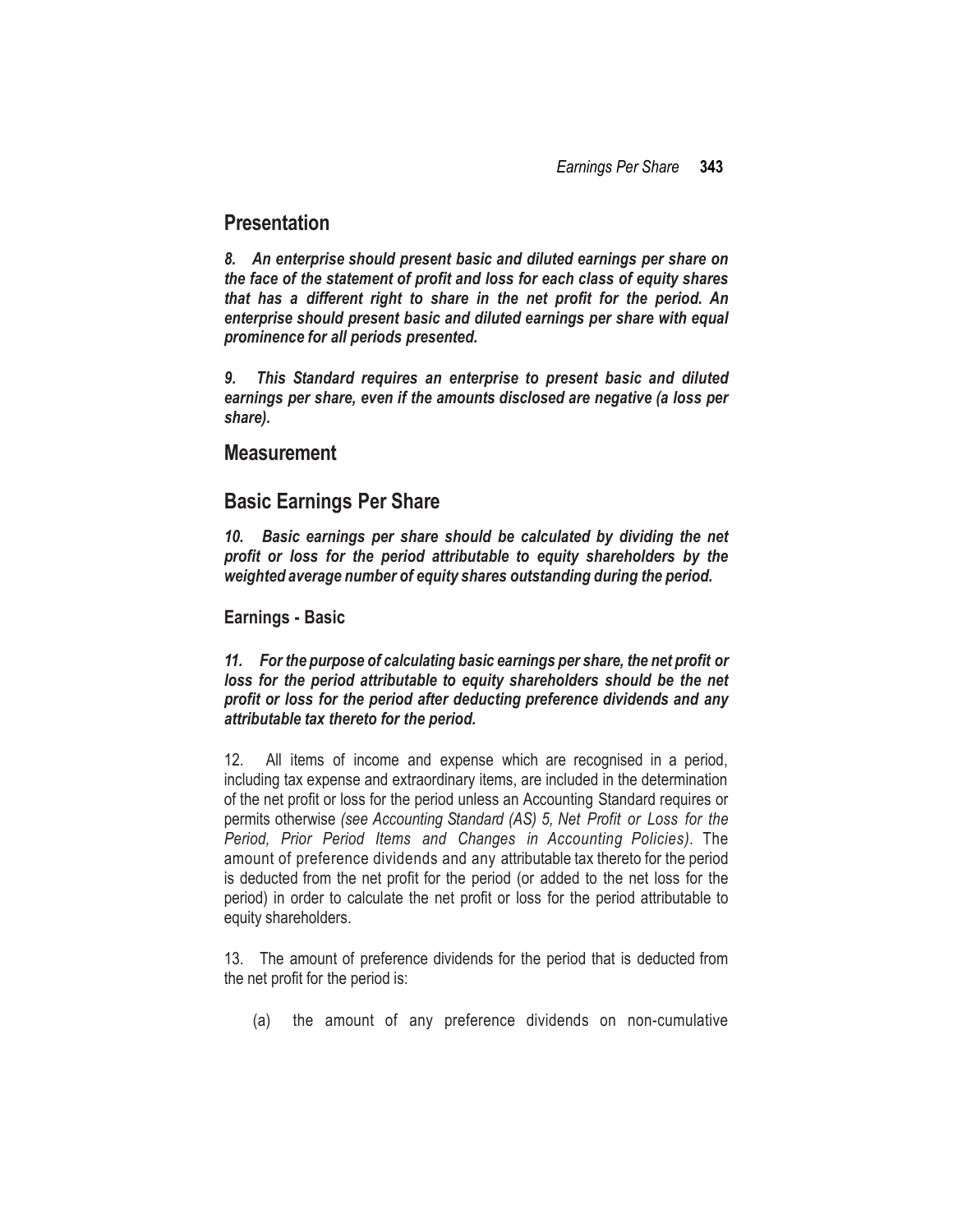preference shares provided for in respect of the period; and

(b) the full amount of the required preference dividends for cumulative preference shares for the period, whether or not the dividends have been provided for. The amount of preference dividends for the period does not include the amount of any preference dividends for cumulative preference shares paid or declared during the current period in respect of previous periods.

14. If an enterprise has more than one class of equity shares, net profit or loss for the period is apportioned over the different classes of shares in accordance with their dividend rights.

#### **Per Share - Basic**

#### *15. For the purpose of calculating basic earnings per share, the number of equity shares should be the weighted average number of equity shares outstanding during the period.*

16. The weighted average number of equity shares outstanding during the period reflects the fact that the amount of shareholders' capital may have varied during the period as a result of a larger or lesser number of shares outstanding at any time. It is the number of equity shares outstanding at the beginning of the period, adjusted by the number of equity shares bought back or issued during the period multiplied by the time-weighting factor. The time-weighting factor is the number of days for which the specific shares are outstanding as a proportion of the total number of days in the period; a reasonable approximation of the weighted average is adequate in many circumstances.

Illustration I attached to the Standard illustrates the computation of weighted average number of shares.

17. In most cases, shares are included in the weighted average number of shares from the date the consideration is receivable, for example:

- (a) equity shares issued in exchange for cash are included when cash is receivable;
- (b) equity shares issued as a result of the conversion of a debt instrument to equity shares are included as of the date of conversion;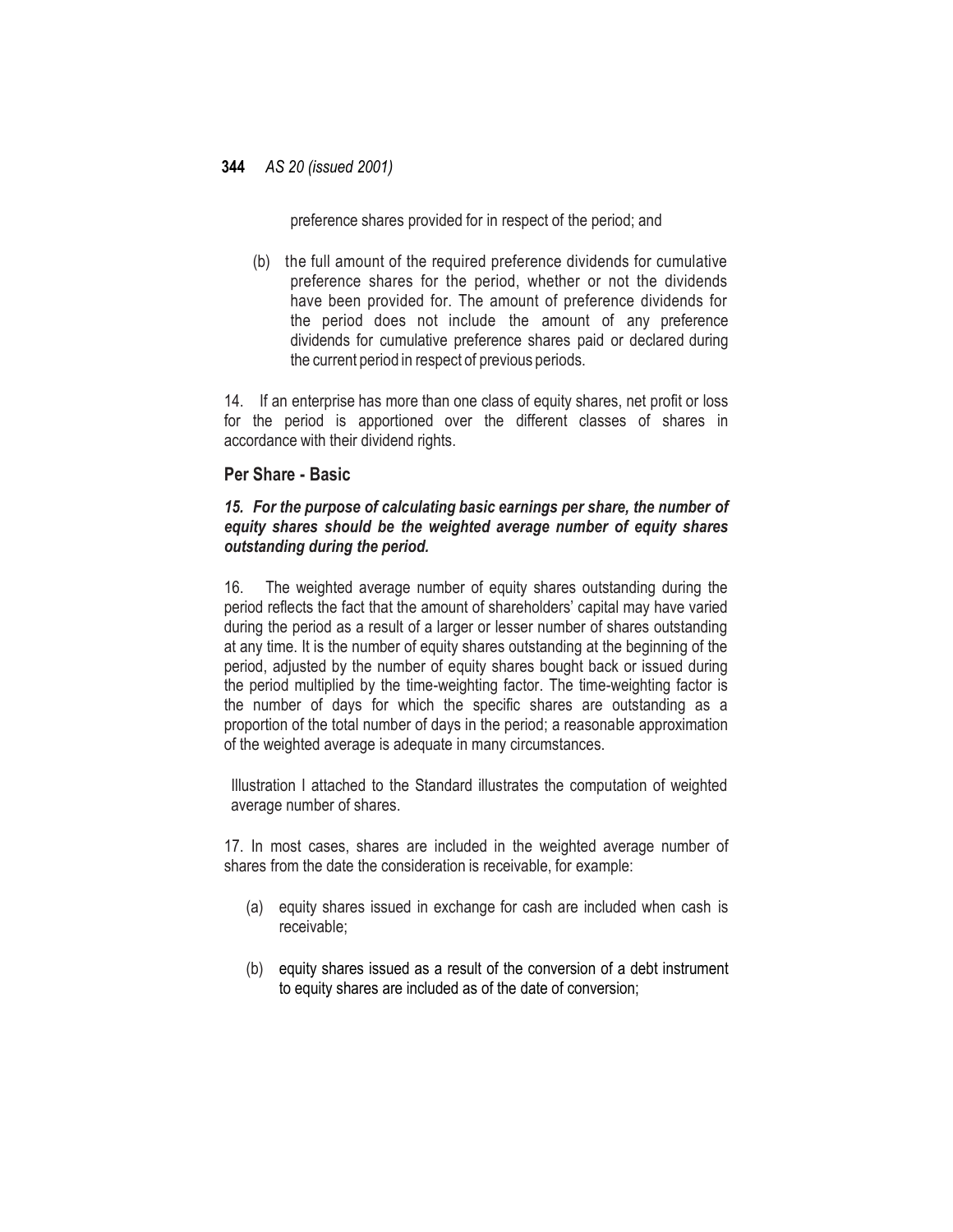- (c) equity shares issued in lieu of interest or principal on other financial instruments are included as of the date interest ceases to accrue;
- (d) equity shares issued in exchange for the settlement of a liability of the enterprise are included as of the date the settlement becomes effective;
- (e) equity shares issued as consideration for the acquisition of an asset other than cash are included as of the date on which the acquisition is recognised; and
- (f) equity shares issued for the rendering of services to the enterprise are included as the services are rendered.

In these and other cases, the timing of the inclusion of equity shares is determined by the specific terms and conditions attaching to their issue. Due consideration should be given to the substance of any contract associated with the issue.

18. Equity shares issued as part of the consideration in an amalgamation in the nature of purchase are included in the weighted average number of shares as of the date of the acquisition because the transferee incorporates the results of the operations of the transferor into its statement of profit and loss as from the date of acquisition. Equity shares issued during the reporting period as part of the consideration in an amalgamation in the nature of merger are included in the calculation of the weighted average number of shares from the beginning of the reporting period because the financial statements of the combined enterprise for the reporting period are prepared as if the combined entity had existed from the beginning of the reporting period. Therefore, the number of equity shares used for the calculation of basic earnings per share in an amalgamation in the nature of merger is the aggregate of the weighted average number of shares of the combined enterprises, adjusted to equivalent shares of the enterprise whose shares are outstanding after the amalgamation.

19. Partly paid equity shares are treated as a fraction of an equity share to the extent that they were entitled to participate in dividends relative to a fully paid equity share during the reporting period.

Illustration II attached to the Standard illustrates the computations in respect of partly paid equity shares.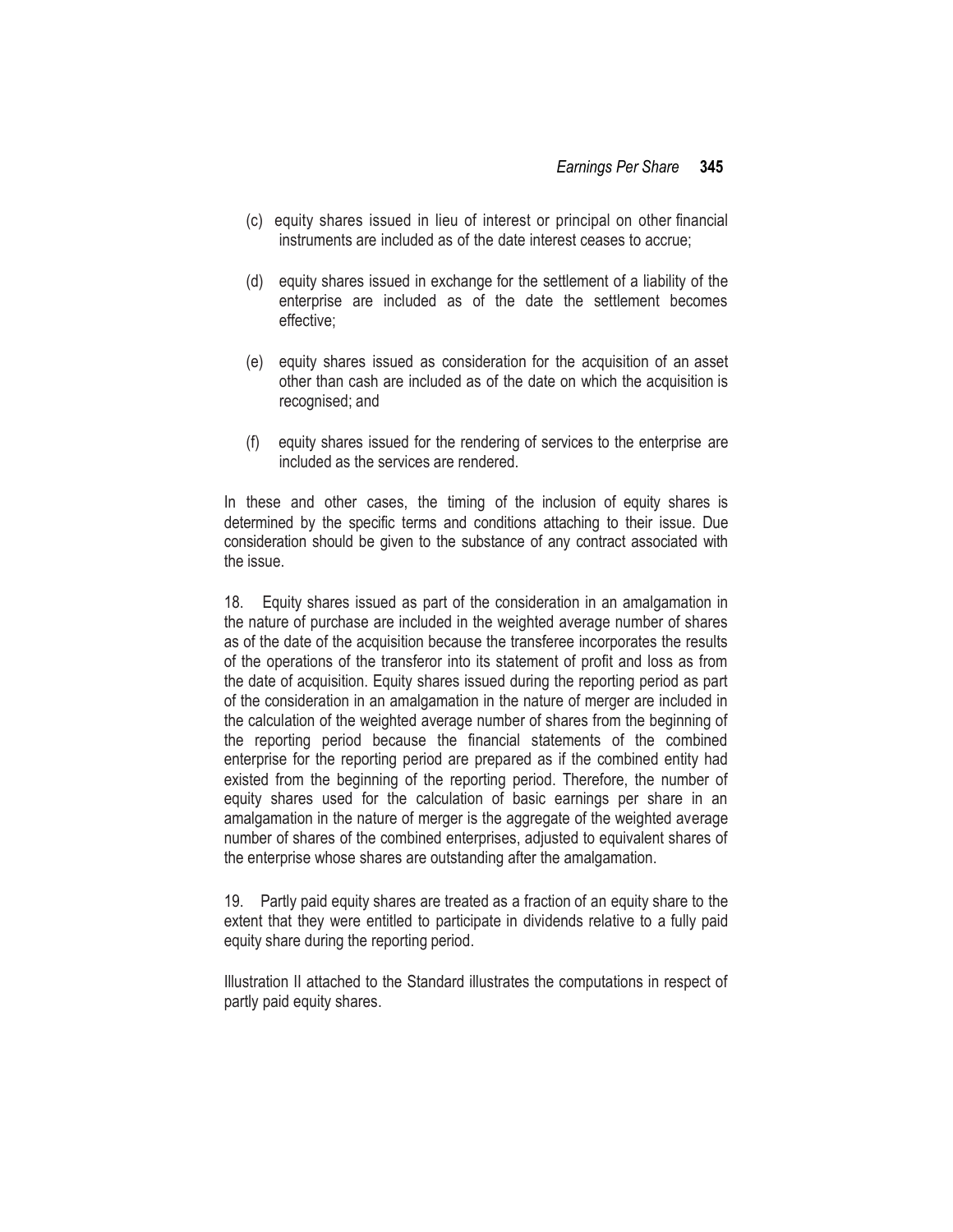20. Where an enterprise has equity shares of different nominal values but with the same dividend rights, the number of equity shares is calculated by converting all such equity shares into equivalent number of shares of the same nominal value.

21. Equity shares which are issuable upon the satisfaction of certain conditions resulting from contractual arrangements (contingently issuable shares) are considered outstanding, and included in the computation of basic earnings per share from the date when all necessary conditions under the contract have been satisfied.

*22. The weighted average number of equity shares outstanding during the period and for all periods presented should be adjusted for events, other than the conversion of potential equity shares, that have changed the number of equity shares outstanding,without a corresponding change in resources.*

23. Equity shares may be issued, or the number of shares outstanding may be reduced, without a corresponding change in resources. Examples include:

- (a) a bonus issue;
- (b) a bonus element in any other issue, for example a bonus element in a rights issue to existing shareholders;
- (c) a share split; and
- (d) a reverse share split (consolidation of shares).

24. In case of a bonus issue or a share split, equity shares are issued to existing shareholders for no additional consideration. Therefore, the number of equity shares outstanding is increased without an increase in resources. The number of equity shares outstanding before the event is adjusted for the proportionate change in the number of equity shares outstanding as if the event had occurred at the beginning of the earliest period reported. For example, upon a two-for-one bonus issue, the number of shares outstanding prior to the issue is multiplied by a factor of three to obtain the new total number of shares, or by a factor of two to obtain the number of additional shares.

Illustration III attached to the Standard illustrates the computation of weighted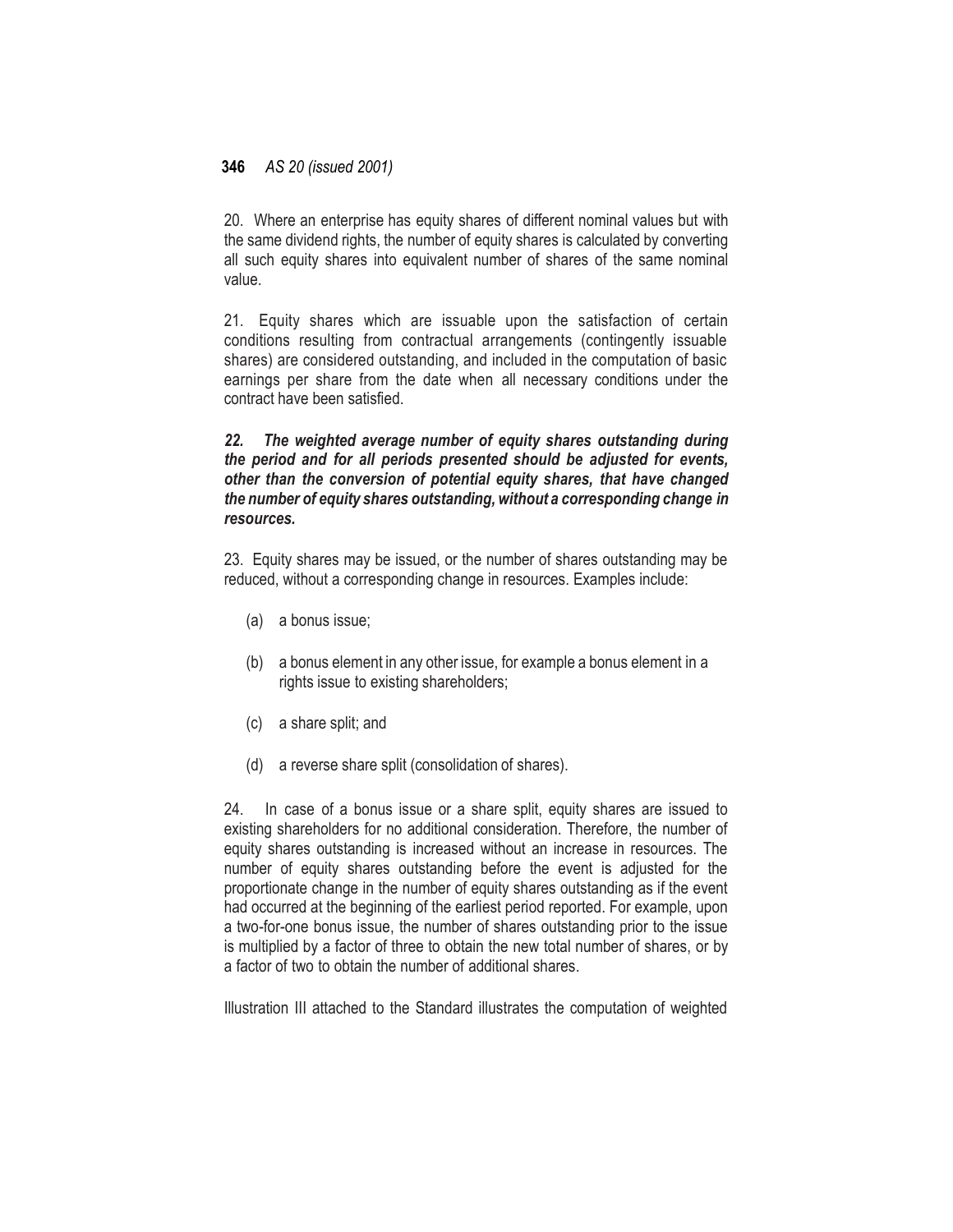average number of equity shares in case of a bonus issue during the period.

25. The issue of equity shares at the time of exercise or conversion of potential equity shares will not usually give rise to a bonus element, since the potential equity shares will usually have been issued for full value, resulting in a proportionate change in the resources available to the enterprise. In a rights issue, on the other hand, the exercise price is often less than the fair value of the shares. Therefore, a rights issue usually includes a bonus element. The number of equity shares to be used in calculating basic earnings per share for all periods prior to the rights issue is the number of equity shares outstanding prior to the issue, multiplied by the following factor:

Fair value per share immediately prior to the exercise of rights

Theoretical ex-rights fair value per share

The theoretical ex-rights fair value per share is calculated by adding the aggregate fair value of the shares immediately prior to the exercise of the rights to the proceeds from the exercise of the rights, and dividing by the number of shares outstanding after the exercise of the rights. Where the rights themselves are to be publicly traded separately from the shares prior to the exercise date, fair value for the purposes of this calculation is established at the close of the last day on which the shares are traded together with the rights.

Illustration IV attached to the Standard illustrates the computation of weighted average number of equity shares in case of a rights issue during the period.

# **Diluted Earnings Per Share**

*26. For the purpose of calculating diluted earnings per share, the net profit or loss for the period attributable to equity shareholders and the weighted average number of shares outstanding during the period should be adjusted for the effects of all dilutive potential equity shares.*

27. In calculating diluted earnings per share, effect is given to all dilutive potential equity shares that were outstanding during the period, that is:

- (a) the net profit for the period attributable to equity shares is:
	- (i) increased by the amount of dividends recognised in the period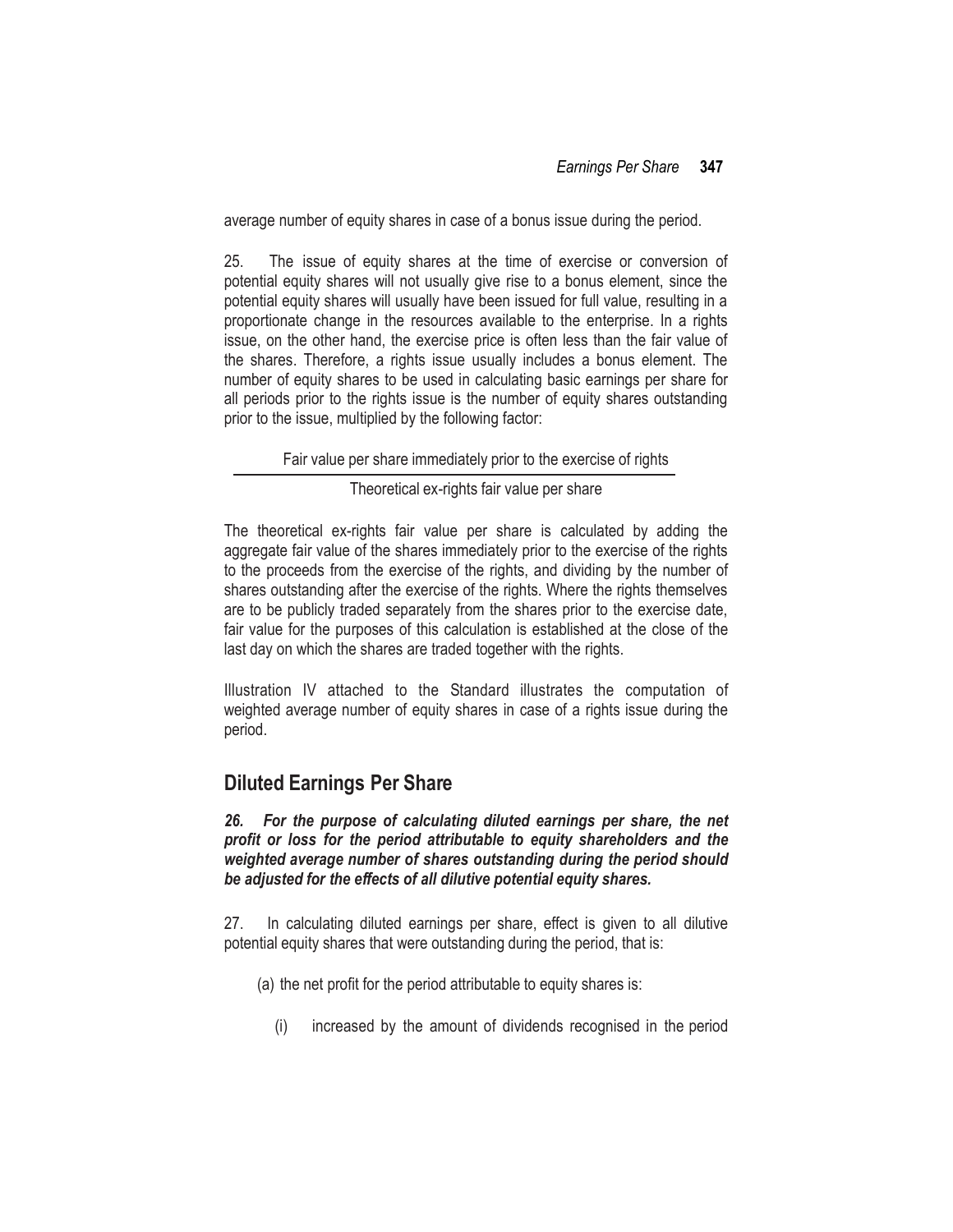in respect of the dilutive potential equity shares as adjusted for any attributable change in tax expense for the period;

- (ii) increased by the amount of interest recognised in the period in respect of the dilutive potential equity shares as adjusted for any attributable change in tax expense for the period; and
- (iii) adjusted for the after-tax amount of any other changes in expenses or income that would result from the conversion of the dilutive potential equity shares.
- (b) the weighted average number of equity shares outstanding during the period is increased by the weighted average number of additional equity shares which would have been outstanding assuming the conversion of all dilutive potential equity shares.

28. For the purpose of this Standard, share application money pending allotment or any advance share application money as at the balance sheet date, which is not statutorily required to be kept separately and is being utilised in the business of the enterprise, is treated in the same manner as dilutive potential equity shares for the purpose of calculation of diluted earnings per share.

#### **Earnings - Diluted**

*29. For the purpose of calculating diluted earnings per share, the amount of net profit or loss for the period attributable to equity shareholders, as calculated in accordance with paragraph 11, should be adjusted by the following, after taking into account any attributable change in tax expense for the period:*

- *(a) any dividends on dilutive potential equity shares which have been deducted in arriving at the net profit attributable to equity shareholders as calculated in accordance with paragraph 11;*
- *(b) interest recognised in the period for the dilutive potential equity shares; and*
- *(c) any other changes in expenses or income that would result from the conversion of the dilutive potential equity shares.*
- 30. After the potential equity shares are converted into equity shares, the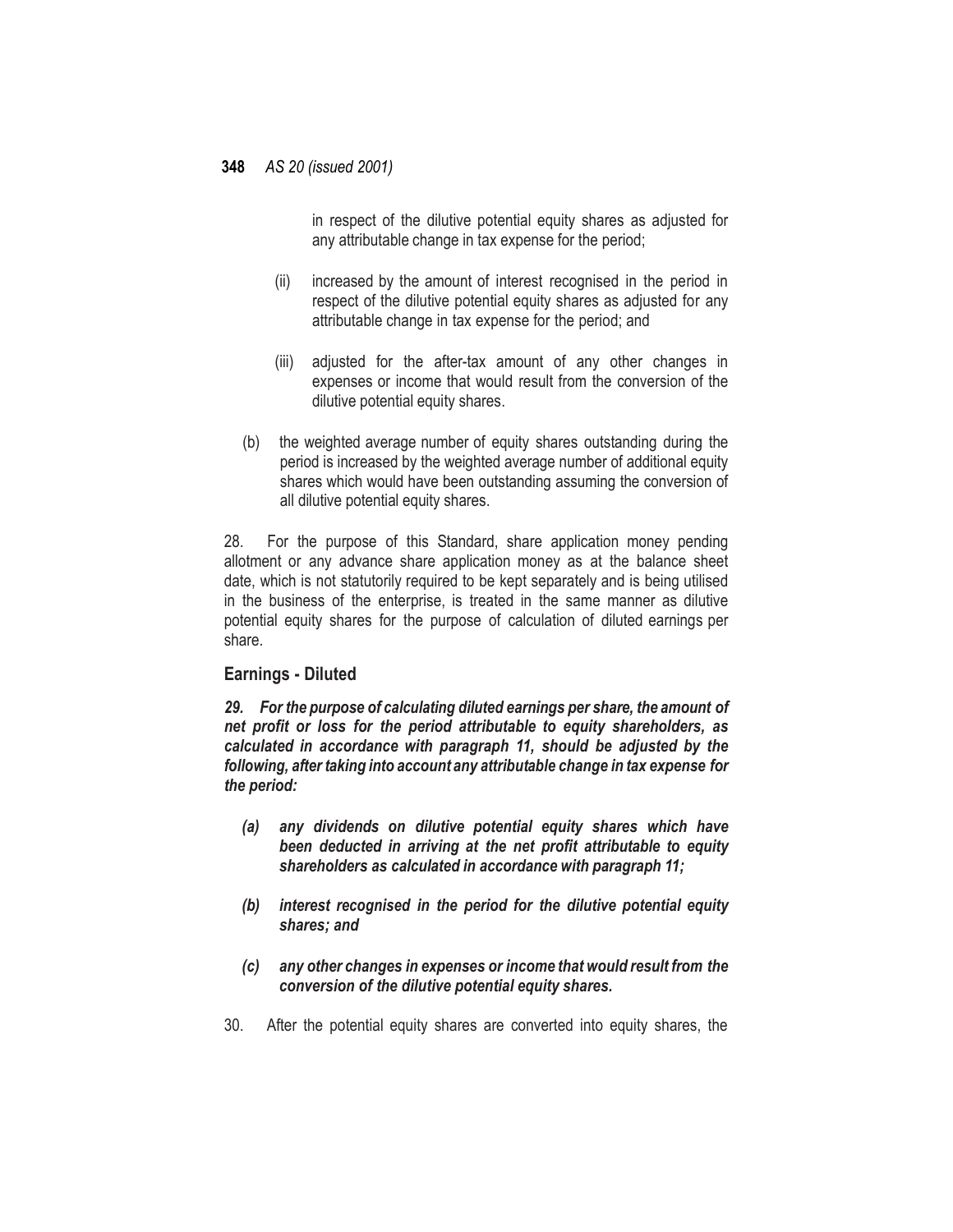dividends, interest and other expenses or income associated with those potential equity shares will no longer be incurred (or earned). Instead, the new equity shares will be entitled to participate in the net profit attributable to equity shareholders. Therefore, the net profit for the period attributable to equity shareholders calculated in accordance with paragraph 11 is increased by the amount of dividends, interest and other expenses that will be saved, and reduced by the amount of income that will cease to accrue, on the conversion of the dilutive potential equity shares into equity shares. The amounts of dividends, interest and other expenses or income are adjusted for any attributable taxes.

Illustration V attached to the standard illustrates the computation of diluted earnings in case of convertible debentures.

31. The conversion of some potential equity shares may lead to consequential changes in other items of income or expense. For example, the reduction of interest expense related to potential equity shares and the resulting increase in net profit for the period may lead to an increase in the expense relating to a nondiscretionary employee profit sharing plan. For the purpose of calculating diluted earnings per share, the net profit or loss for the period is adjusted for any such consequential changes in income or expenses.

#### **Per Share - Diluted**

*32. For the purpose of calculating diluted earnings per share, the number of equity shares should be the aggregate of the weighted average number of equity shares calculated in accordance with paragraphs 15 and 22, and the weighted average number of equity shares which would be issued on the conversion of all the dilutive potential equity shares into equity shares. Dilutive potential equity shares should be deemed to have been converted into equity shares at the beginning of the period or, if issued later, the date of the issue of the potential equity shares.*

33. The number of equity shares which would be issued on the conversion of dilutive potential equity shares is determined from the terms of the potential equity shares. The computation assumes the most advantageous conversion rate or exercise price from the standpoint of the holder of the potential equity shares.

34. Equity shares which are issuable upon the satisfaction of certain conditions resulting from contractual arrangements (contingently issuable shares) are considered outstanding and included in the computation of both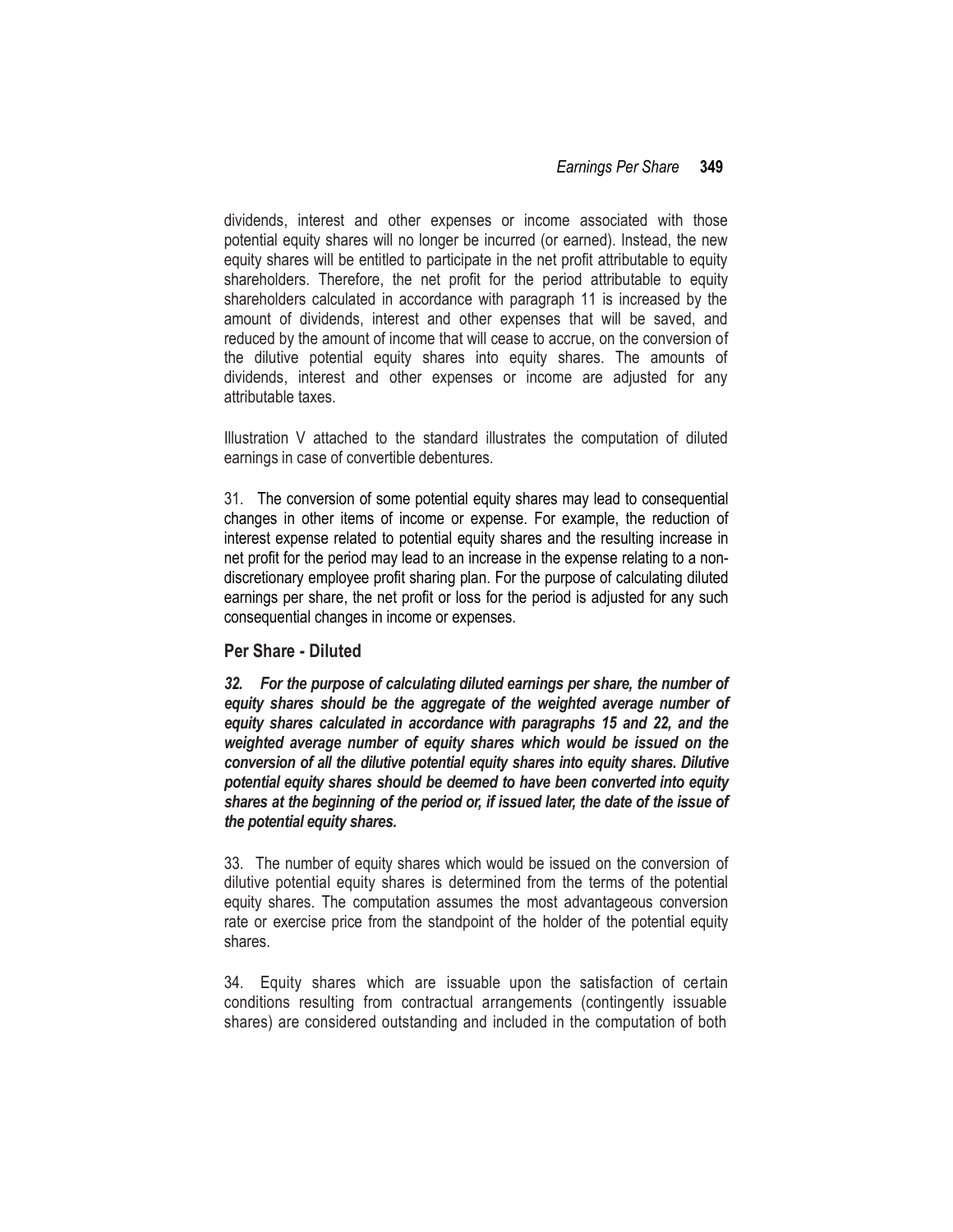the basic earnings per share and diluted earnings per share from the date when the conditions under a contract are met. If the conditions have not been met, for computing the diluted earnings per share, contingently issuable shares are included as of the beginning of the period (or as of the date of the contingent share agreement, if later). The number of contingently issuable shares included in this case in computing the diluted earnings per share is based on the number of shares that would be issuable if the end of the reporting period was the end of the contingency period. Restatement is not permitted if the conditions are not met when the contingency period actually expires subsequent to the end of the reporting period. The provisions of this paragraph apply equally to potential equity shares that are issuable upon the satisfaction of certain conditions (contingently issuable potential equity shares).

*35. For the purpose of calculating diluted earnings per share, an enterprise should assume the exercise of dilutive options and other dilutive potential equity shares of the enterprise. The assumed proceeds from these issues should be considered to have been received from the issue of shares at fair value. The difference between the number of shares issuable and the number of shares that would have been issued at fair value should be treated as an issue of equity shares for no consideration.*

36. Fair value for this purpose is the average price of the equity shares during the period. Theoretically, every market transaction for an enterprise's equity shares could be included in determining the average price. As a practical matter, however, a simple average of last six months weekly closing prices are usually adequate for use in computing the average price.

37. Options and other share purchase arrangements are dilutive when they would result in the issue of equity shares for less than fair value. The amount of the dilution is fair value less the issue price. Therefore, in order to calculate diluted earnings per share, each such arrangement is treated as consisting of:

- (a) a contract to issue a certain number of equity shares at their average fair value during the period. The shares to be so issued are fairly priced and are assumed to be neither dilutive nor anti- dilutive. They are ignored in the computation of diluted earnings per share; and
- (b) a contract to issue the remaining equity shares for no consideration. Such equity shares generate no proceeds and have no effect on the net profit attributable to equity shares outstanding. Therefore, such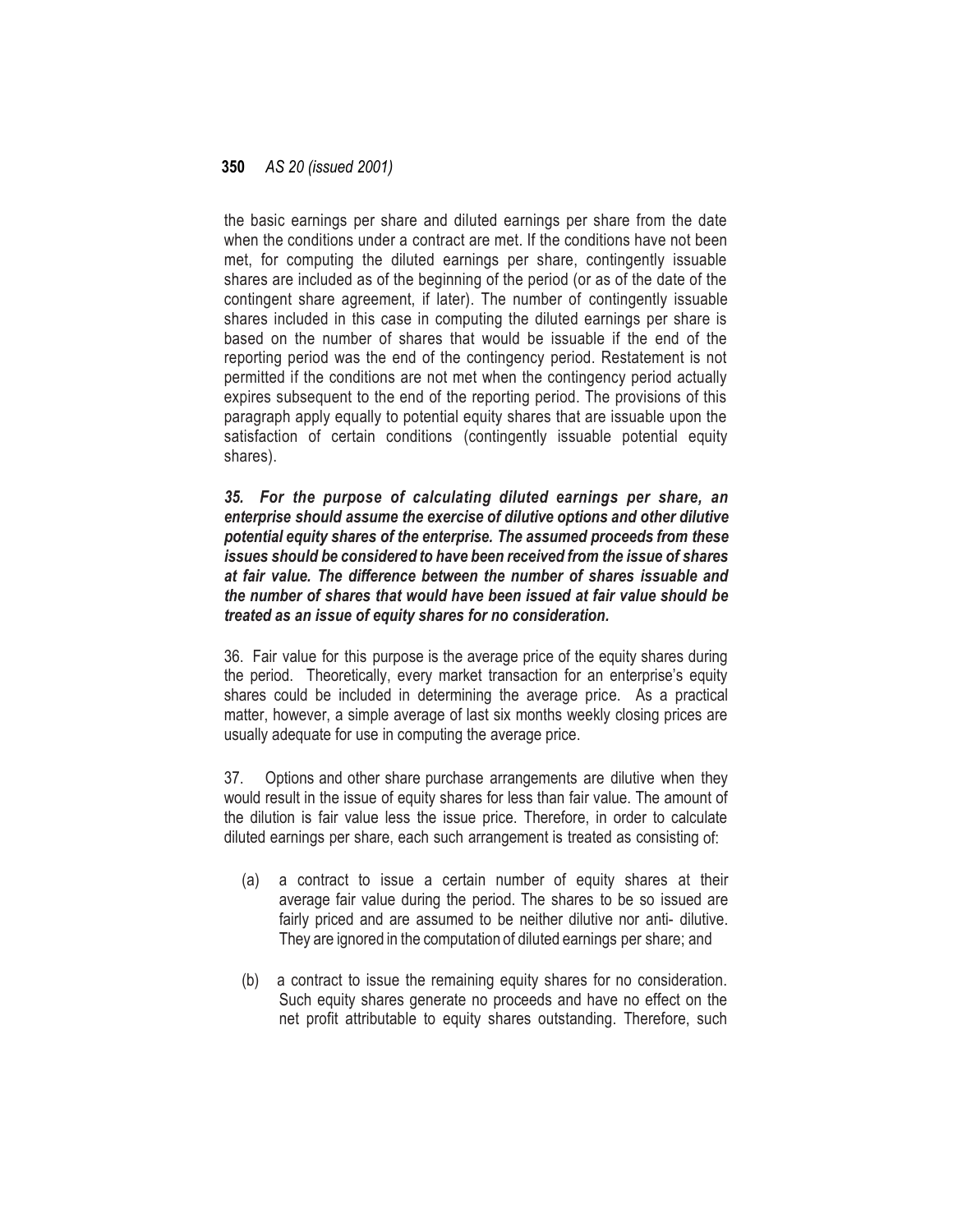shares are dilutive and are added to the number of equity shares outstanding in the computation of diluted earnings per share.

Illustration VI attached to the Standard illustrates the effects of share options on diluted earnings per share.

38. To the extent that partly paid shares are not entitled to participate in dividends during the reporting period they are considered the equivalent of warrants or options.

#### **Dilutive Potential Equity Shares**

 $\overline{\phantom{a}}$ 

*39. Potential equity shares should be treated as dilutive when, and only when, their conversion to equity shares would decrease net profit per share from continuing ordinary operations.*

40. An enterprise uses net profit from continuing ordinary activities as "the control figure" that is used to establish whether potential equity shares are dilutive or anti-dilutive. The net profit from continuing ordinary activities is the net profit from ordinary activities (as defined in AS 5) after deducting preference dividends and any attributable tax thereto and after excluding items relating to discontinued operations<sup>3</sup>.

41. Potential equity shares are anti-dilutive when their conversion to equity shares would increase earnings per share from continuing ordinary activities or decrease loss per share from continuing ordinary activities. The effects of antidilutive potential equity shares are ignored in calculating diluted earnings per share.

42. In considering whether potential equity shares are dilutive or anti- dilutive, each issue or series of potential equity shares is considered separately rather than in aggregate. The sequence in which potential equity shares are considered may affect whether or not they are dilutive. Therefore, in order to maximise the dilution of basic earnings per share, each issue or series of potential equity shares is considered in sequence from the most dilutive to the least dilutive. For the purpose of determining the sequence from most dilutive to least dilutive potential equity shares, the earnings per incremental potential

<sup>3</sup> Accounting Standard (AS) 24, *Discontinuing Operations*, specifies the requirements in respect of discontinued operations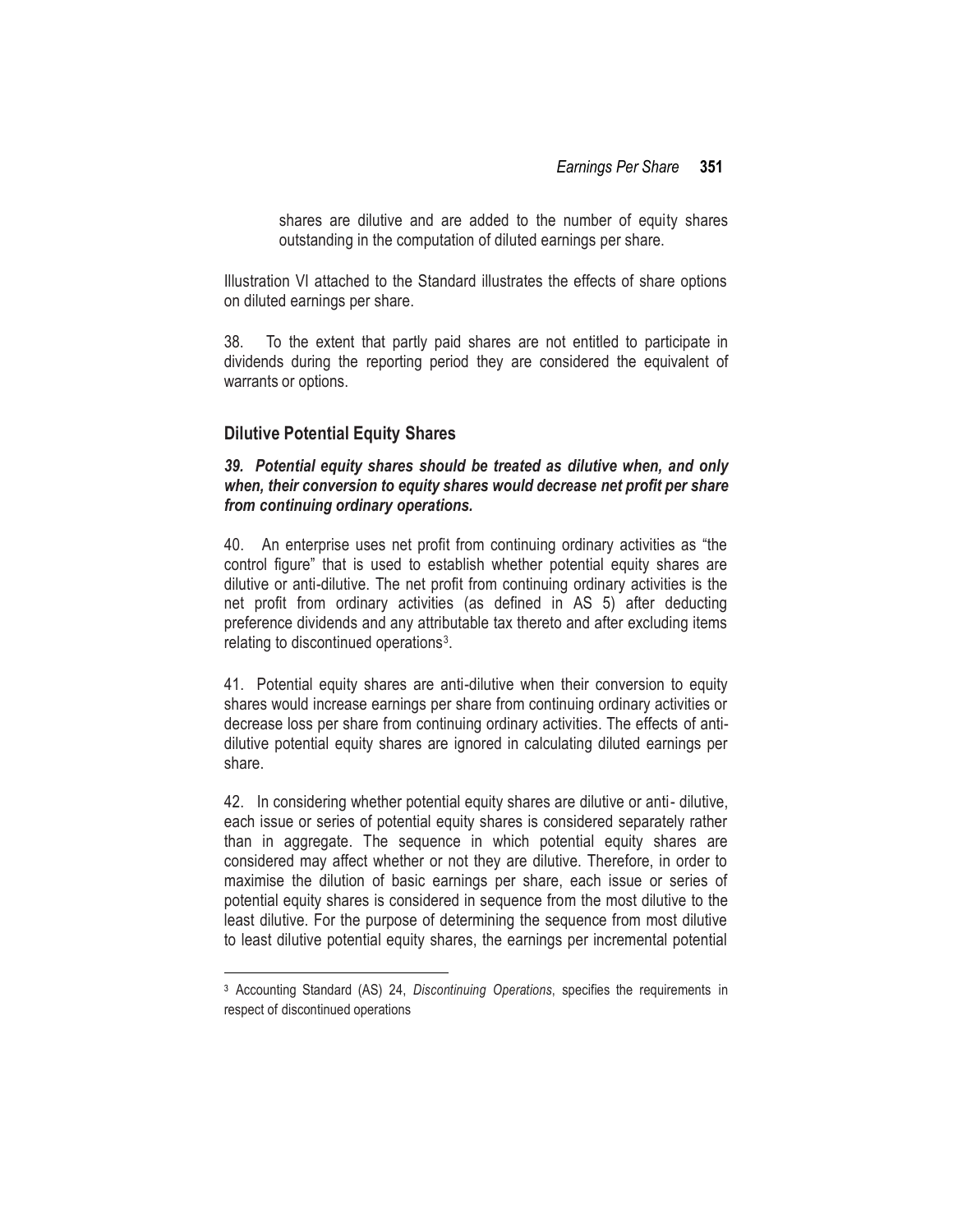equity share is calculated. Where the earnings per incremental share is the least, the potential equity share is considered most dilutive and vice-versa.

Illustration VII attached to the Standard illustrates the manner of determining the order in which dilutive securities should be included in the computation of weighted average number of shares.

43. Potential equity shares are weighted for the period they were outstanding. Potential equity shares that were cancelled or allowed to lapse during the reporting period are included in the computation of diluted earnings per share only for the portion of the period during which they were outstanding. Potential equity shares that have been converted into equity shares during the reporting period are included in the calculation of diluted earnings per share from the beginning of the period to the date of conversion; from the date of conversion, the resulting equity shares are included in computing both basic and diluted earnings per share.

## **Restatement**

*44. If the number of equity or potential equity shares outstanding increases as a result of a bonus issue or share split or decreases as a result of a reverse share split (consolidation of shares), the calculation of basic and diluted earnings per share should be adjusted for all the periods presented. If these changes occur after the balance sheet date but before the date on which the financial statements are approved by the board of directors, the per share calculations for those financial statements and any prior period financial statements presented should be based on the new number of shares. When per share calculations reflect such changes in the number of shares, that fact should be disclosed.*

45. An enterprise does not restate diluted earnings per share of any prior period presented for changes in the assumptions used or for the conversion of potential equity shares into equity shares outstanding.

46. An enterprise is encouraged to provide a description of equity share transactions or potential equity share transactions, other than bonus issues, share splits and reverse share splits (consolidation of shares) which occur after the balance sheet date when they are of such importance that non- disclosure would affect the ability of the users of the financial statements to make proper evaluations and decisions. Examples of such transactions include: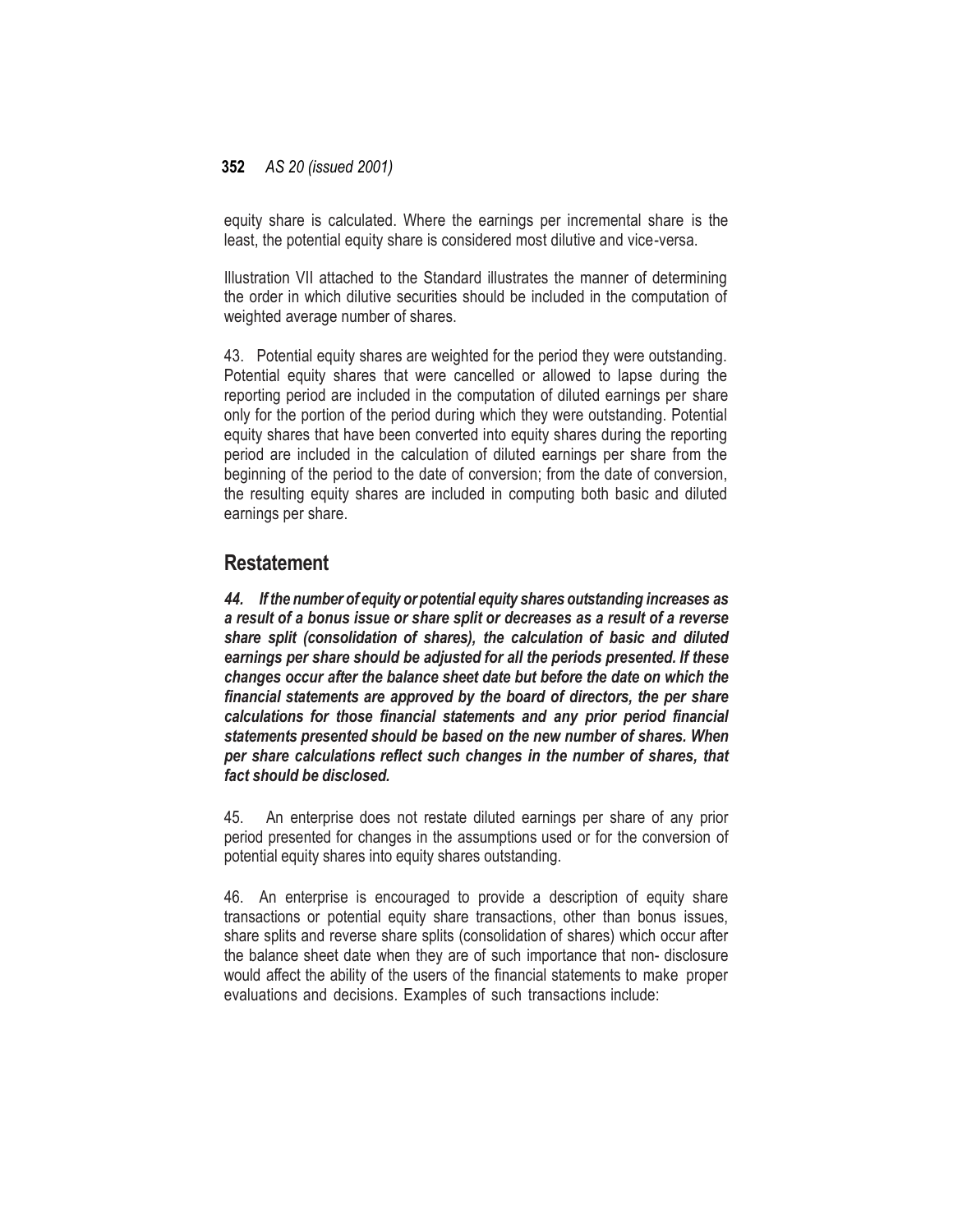- (a) the issue of shares for cash;
- (b) the issue of shares when the proceeds are used to repay debt or preference shares outstanding at the balance sheet date;
- (c) the cancellation of equity shares outstanding at the balance sheet date;
- (d) the conversion or exercise of potential equity shares, outstanding at the balance sheet date, into equity shares;
- (e) the issue of warrants, options or convertible securities; and
- (f) the satisfaction of conditions that would result in the issue of contingently issuable shares.

47. Earnings per share amounts are not adjusted for such transactions occurring after the balance sheet date because such transactions do not affect the amount of capital used to produce the net profit or loss for the period.

## **Disclosure**

*48. In addition to disclosures as required by paragraphs 8, 9 and 44 of this Standard, an enterprise should disclose the following:*

- *(i) where the statement of profit and loss includes extraordinary items (within the meaning of AS 5, Net Profit or Loss for the Period, Prior Period Items and Changes in Accounting Policies), the enterprise should disclose basic and diluted earnings per share computed on the basis of earnings excluding extraordinary items (net of tax expense); and*
- *(ii) (a) the amounts used as the numerators in calculating basic and diluted earnings per share, and a reconciliation of those amounts to the net profit or loss for the period;*
	- *(b) the weighted average number of equity shares used as the denominator in calculating basic and diluted earnings per share, and a reconciliation of these denominators to each other; and*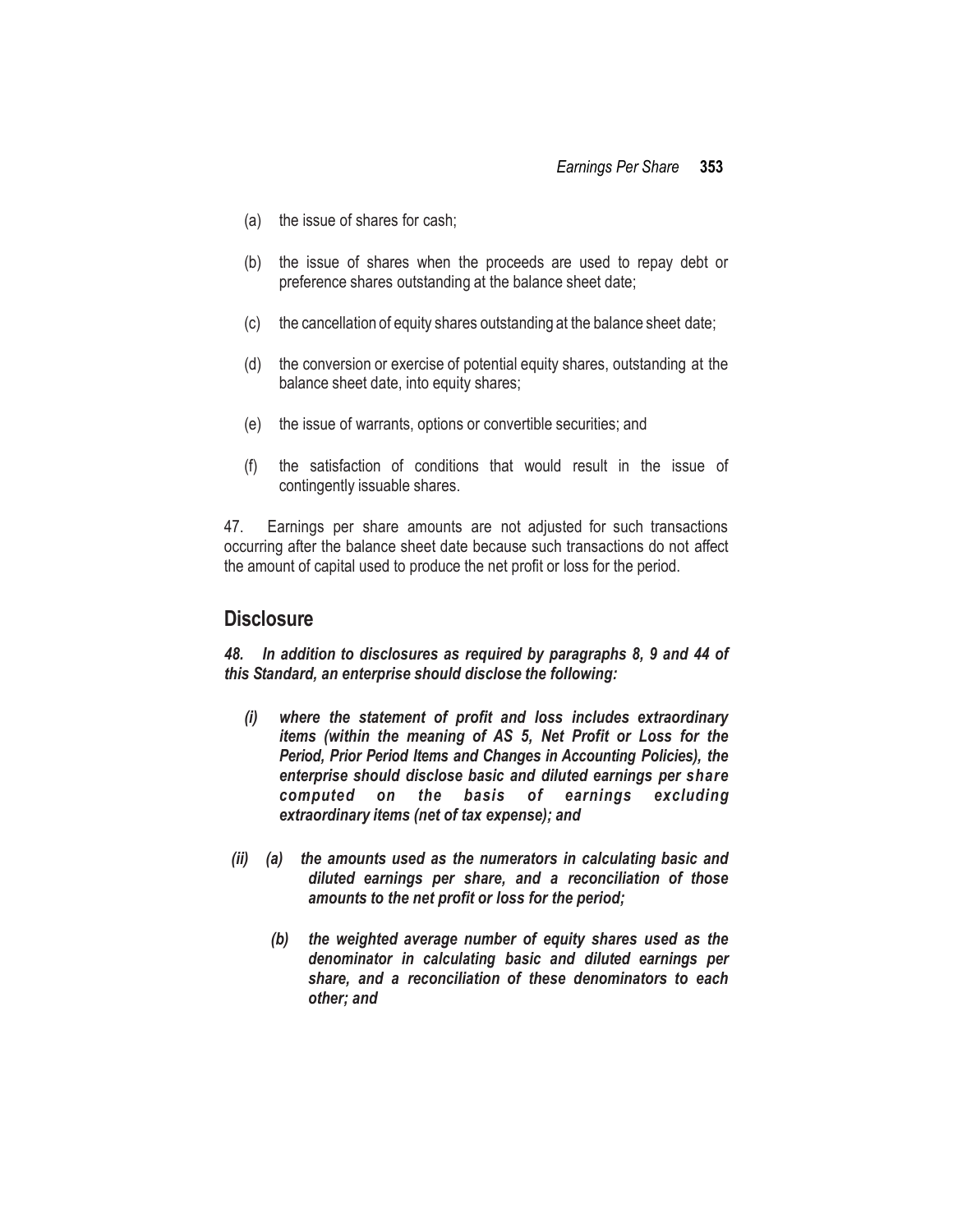#### *(c) the nominal value of shares along with the earnings per share figures.*

49. Contracts generating potential equity shares may incorporate terms and conditions which affect the measurement of basic and diluted earnings per share. These terms and conditions may determine whether or not any potential equity shares are dilutive and, if so, the effect on the weighted average number of shares outstanding and any consequent adjustments to the net profit attributable to equity shareholders. Disclosure of the terms and conditions of such contracts is encouraged by this Standard.

*50. If an enterprise discloses, in addition to basic and diluted earnings per share, per share amounts using a reported component of net profit other than net profit or loss for the period attributable to equity shareholders, such amounts should be calculated using the weighted average number of equity shares determined in accordance with this Standard. If a component of net profit is used which is not reported as a line item in the statement of profit and loss, a reconciliation should be provided between the component used and a line item which is reported in the statement of profit and loss. Basic and diluted per share amounts should be disclosed with equal prominence.*

51. An enterprise may wish to disclose more information than this Standard requires. Such information may help the users to evaluate the performance of the enterprise and may take the form of per share amounts for various components of net profit. Such disclosures are encouraged. However, when such amounts are disclosed, the denominators need to be calculated in accordance with this Standard in order to ensure the comparability of the per share amounts disclosed.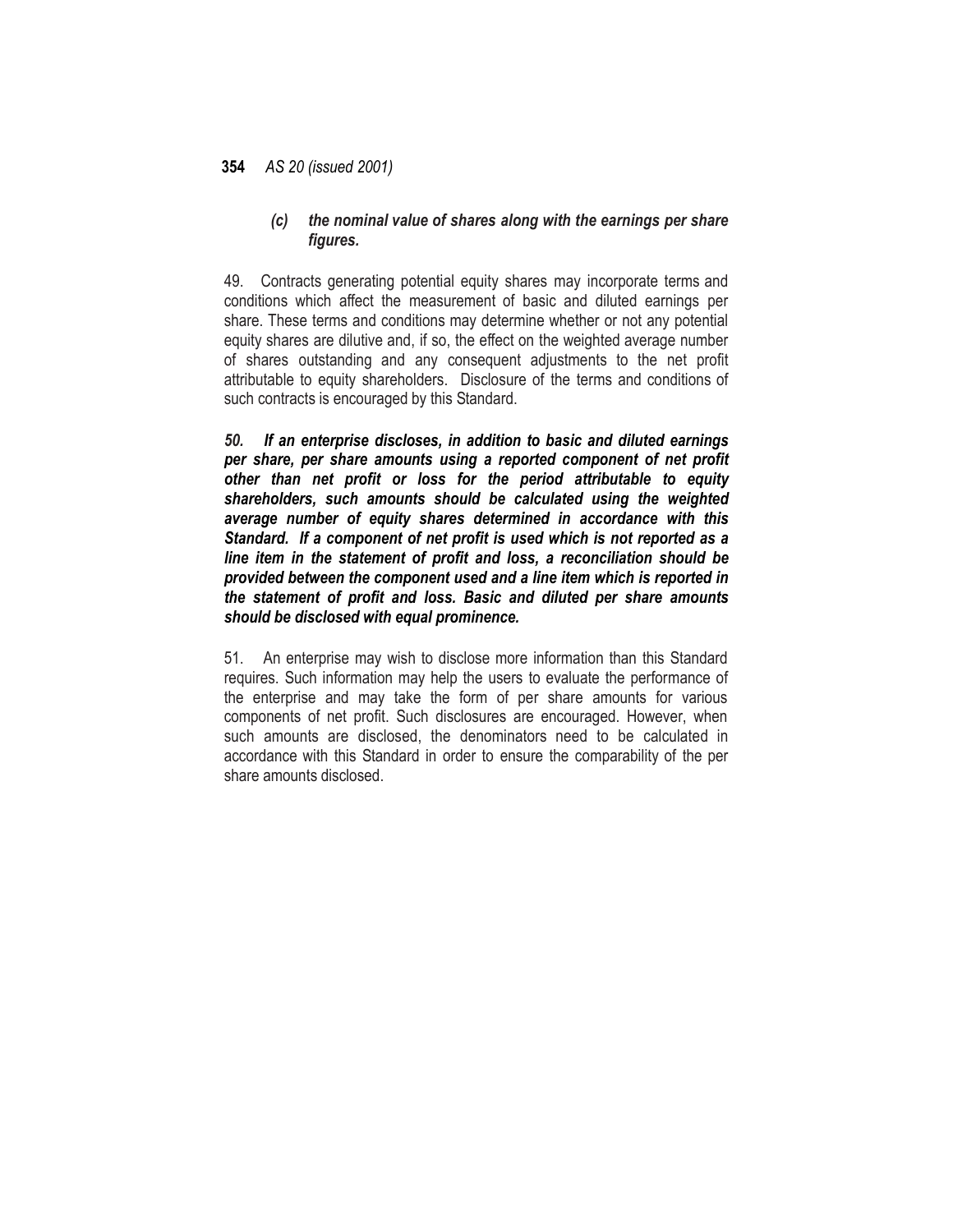# **Illustrations**

*Note: These illustrations do not form part of the Accounting Standard. Their purpose is to illustrate the application of the Accounting Standard.*

#### **Illustration I**

|                                  |                                 | No. of Shares No. of Shares<br><i>Issued</i> | <b>Bought Back</b> | No. of Shares<br>Outstanding |
|----------------------------------|---------------------------------|----------------------------------------------|--------------------|------------------------------|
| 1 <sup>st</sup> January,<br>20X1 | Balance at beginning<br>of year | 1,800                                        |                    | 1,800                        |
| 31 <sup>st</sup> May,<br>20X1    | Issue of shares for<br>lcash    | 600                                          |                    | 2,400                        |
| 1 <sup>st</sup> Nov.,<br>20X1    | Buy Back of shares              |                                              | 300                | 2,100                        |
| $31st$ Dec.,<br>20X1             | Balance at end of<br>vear       | 2,400                                        | 300                | 2,100                        |

**Example - Weighted Average Number of Shares** (Accounting year 01-01-20X1 to 31-12-20X1)

#### **Computation of Weighted Average:**

**(1,800 x 5/12) + (2,400 x 5/12) + (2,100 x 2/12) = 2,100 shares.**

**The weighted average number of shares can alternatively be computed as follows:**

 $(1,800 \times 12/12) + (600 \times 7/12) - (300 \times 2/12) = 2,100$  shares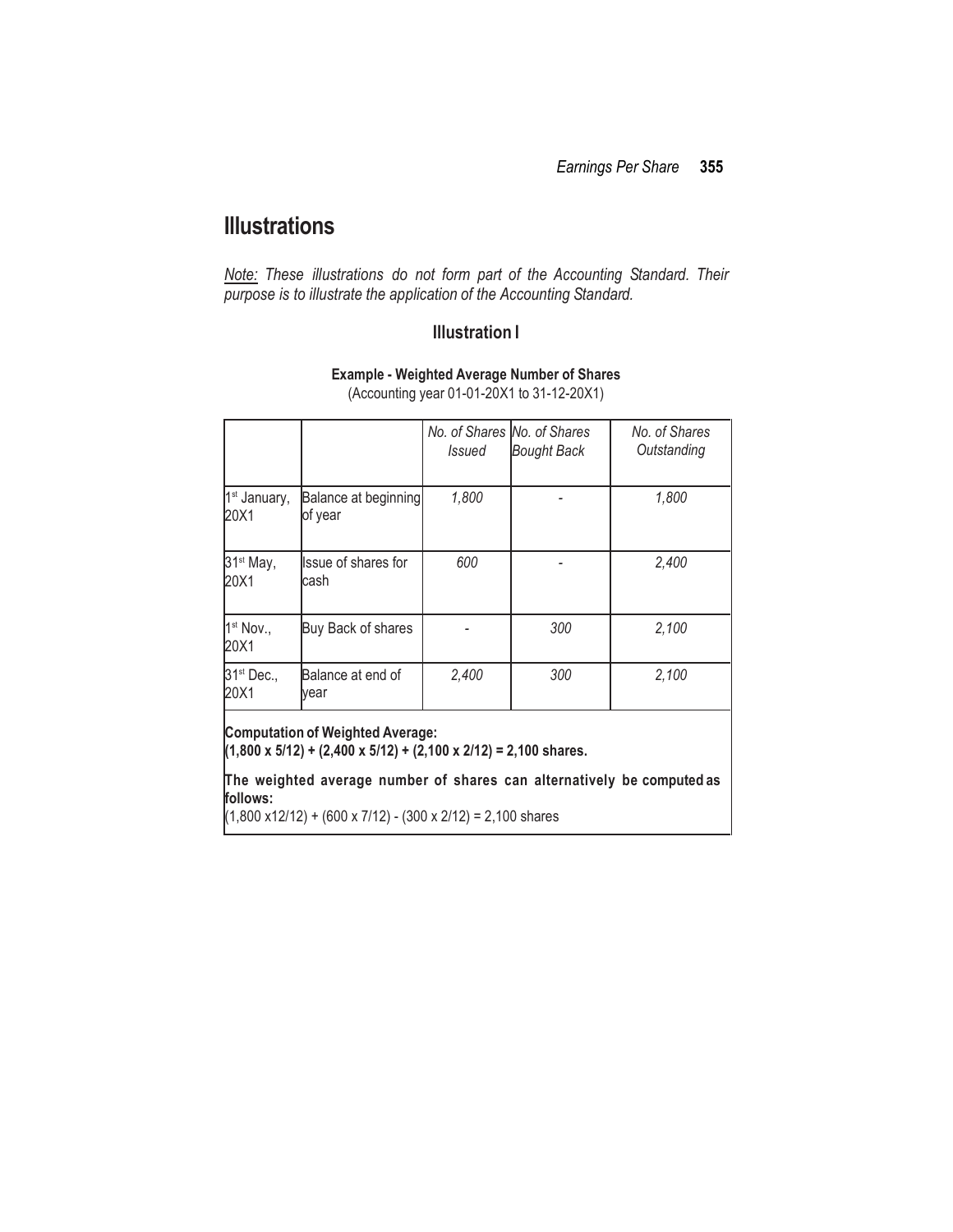## **Illustration II**

#### **Example – Partly paid shares**

(Accounting year 01-01-20X1 to 31-12-20X1)

|                                     |                                        | issued | No. of shares Nominal value Amount paid<br>of shares |              |
|-------------------------------------|----------------------------------------|--------|------------------------------------------------------|--------------|
| <sub>1</sub> st<br>January,<br>20X1 | <b>Balance</b> at<br>beginning of year | 1,800  | Rs. 10                                               | Rs. 10       |
| $31$ st<br>October,                 | <b>Issue of</b><br>Shares              | 600    | Rs. 10                                               | <b>Rs. 5</b> |

Assuming that partly paid shares are entitled to participate in the dividend to the extent of amount paid, number of partly paid equity shares would be taken as 300 for the purpose of calculation of earnings per share.

Computation of weighted average would be as follows:

### **Illustration III**

### **Example - Bonus Issue**

(Accounting year 01-01-20XX to 31-12-20XX)

| Net profit for the year 20X0                                                           | Rs. 18,00,000                                                                                                                |
|----------------------------------------------------------------------------------------|------------------------------------------------------------------------------------------------------------------------------|
| Net profit for the year 20X1                                                           | Rs. 60,00,000                                                                                                                |
| No. of equity shares outstanding 20,00,000<br>until<br>30 <sup>th</sup> September 20X1 |                                                                                                                              |
| Bonus issue 1 <sup>st</sup> October 20X1                                               | 2 equity shares for each equity share<br>outstanding at 30 <sup>th</sup> September, 20X1<br>$20,00,000 \times 2 = 40,00,000$ |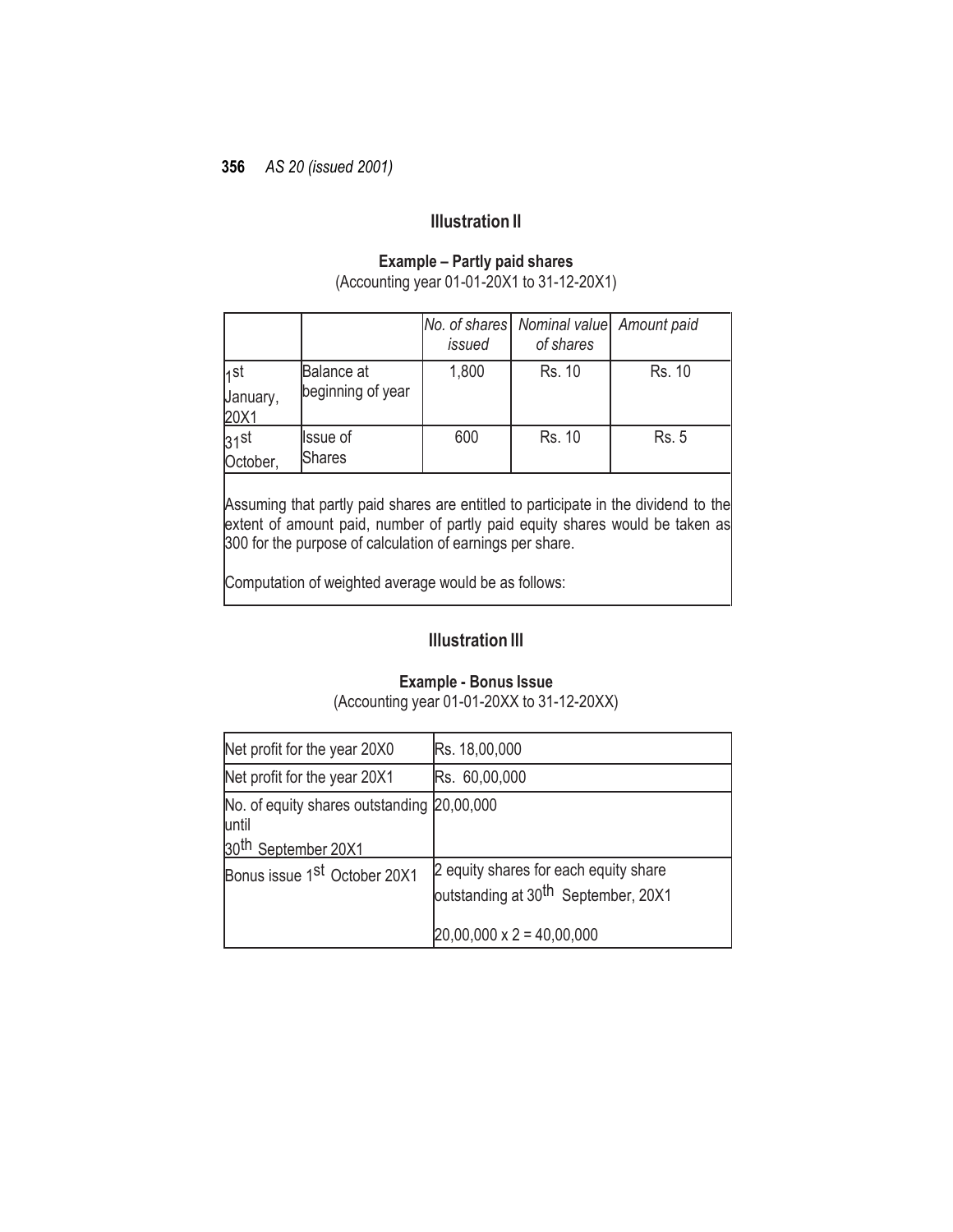|                                                                                                                                                                                 | Rs. 60,00,000                                 | $=$ Re. 1.00 |  |
|---------------------------------------------------------------------------------------------------------------------------------------------------------------------------------|-----------------------------------------------|--------------|--|
| Earnings per share for the year<br>20X1                                                                                                                                         | $(20,00,000 + 40,00,000)$                     |              |  |
| Adjusted earnings per share for<br>the year 20X0                                                                                                                                | 18,00,000<br>Rs.<br>$(20,00,000 + 40,00,000)$ | $=$ Re. 0.30 |  |
| Since the bonus issue is an issue without consideration, the issue is treated as if<br>it had occurred prior to the beginning of the year 20X0, the earliest period<br>renorted |                                               |              |  |

## **Illustration IV Example - Rights Issue** (Accounting year 01-01-20XX to 31-12-20XX)

| Net profit                                                                                                 | Year                                                                                                                                                                   | 20X0: | Rs. 11,00,000 |
|------------------------------------------------------------------------------------------------------------|------------------------------------------------------------------------------------------------------------------------------------------------------------------------|-------|---------------|
|                                                                                                            |                                                                                                                                                                        | 20X1: | Rs. 15,00,000 |
| No. of shares outstanding prior<br>to rights issue                                                         | 5,00,000 shares                                                                                                                                                        |       |               |
| <b>Rights issue</b>                                                                                        | One new share for each five outstanding (i.e.<br>1,00,000 new shares)<br>Rights issue price : Rs. 15.00<br>Last date to exercise rights:<br>1 <sup>st</sup> March 20X1 |       |               |
| Fair value of one equity share<br>immediately prior to exercise of<br>rights on 1 <sup>st</sup> March 20X1 | Rs. 21.00                                                                                                                                                              |       |               |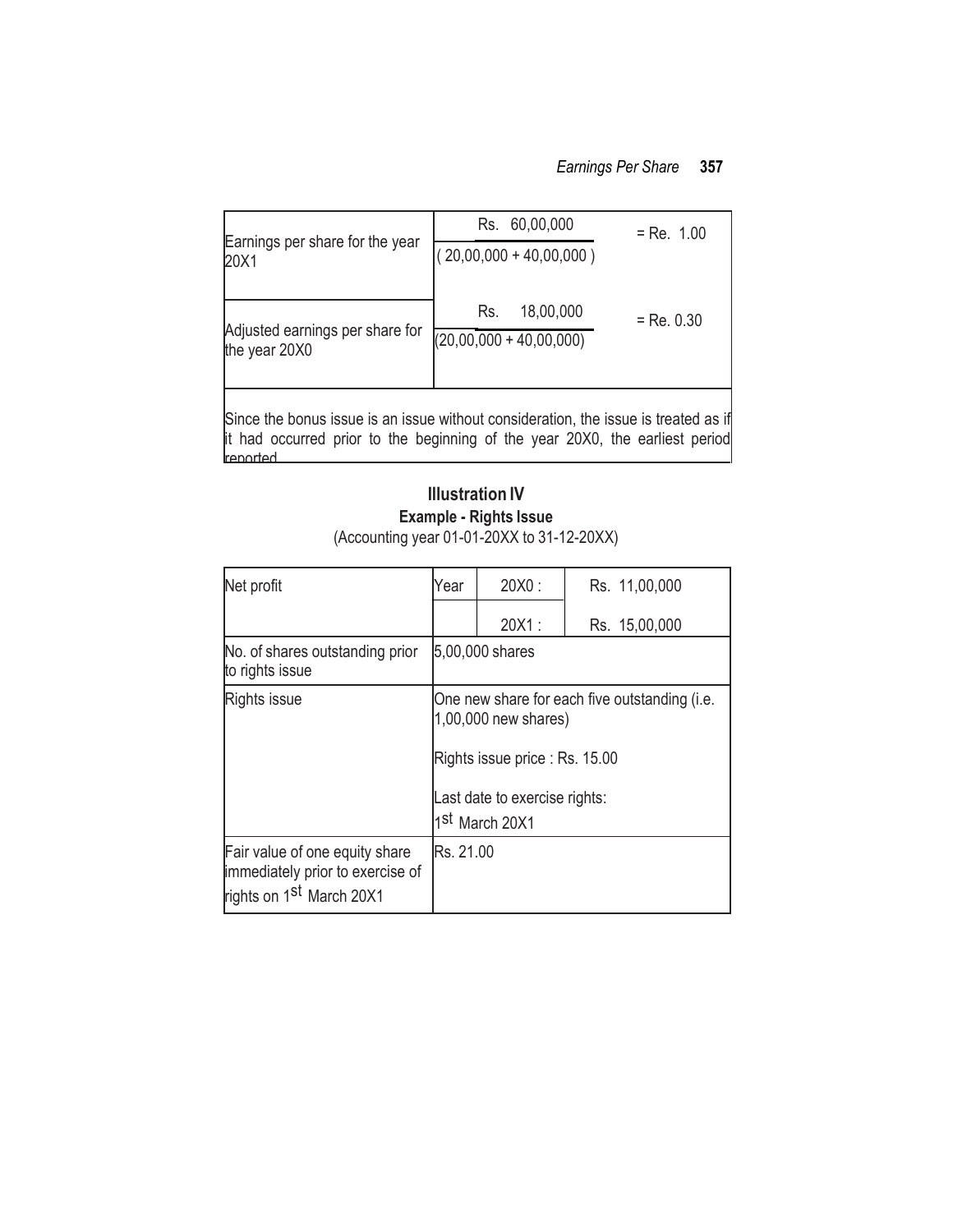| Computation of theoretical ex-rights fair value per share                                                                       |           |           |
|---------------------------------------------------------------------------------------------------------------------------------|-----------|-----------|
| Fair value of all outstanding shares immediately prior to exercise of<br>rights+total amount received from exercise             |           |           |
| Number of shares outstanding prior to exercise + number of shares issued in the<br>exercise                                     |           |           |
| (Rs. 21.00 x 5,00,000 shares) + (Rs. 15.00 x 1,00,000 shares)                                                                   |           |           |
| 5,00,000 shares + 1,00,000 shares                                                                                               |           |           |
| <b>Computation of adjustment factor</b>                                                                                         |           |           |
| Fair value per share prior to exercise of rights $=$ Rs. (21.00) = 1.05<br>Rs. (20.00)<br>Theoretical ex-rights value per share |           |           |
| <b>Computation of earnings per share</b>                                                                                        |           |           |
|                                                                                                                                 | Year 20X0 | Year 20X1 |
| EPS for the year 20X0 as originally reported:<br>Rs.11,00,000/5,00,000 shares                                                   | Rs. 2.20  |           |
| EPS for the year 20X0 restated for rights issue: Rs. 2.10<br>Rs.11,00,000/ (5,00,000 shares x 1.05)                             |           |           |
| EPS for the year 20X1 including effects of<br>rights issue                                                                      |           | Rs. 2.55  |
| Rs. 15,00,000<br>$(5,00,000 \times 1.05 \times 2/12)$ + $(6,00,000 \times 10/12)$                                               |           |           |

# **Illustration V Example - Convertible Debentures**

(Accounting year 01-01-20XX to 31-12-20XX)

| Net profit for the current year | Rs. 1,00,00,000 |
|---------------------------------|-----------------|
|---------------------------------|-----------------|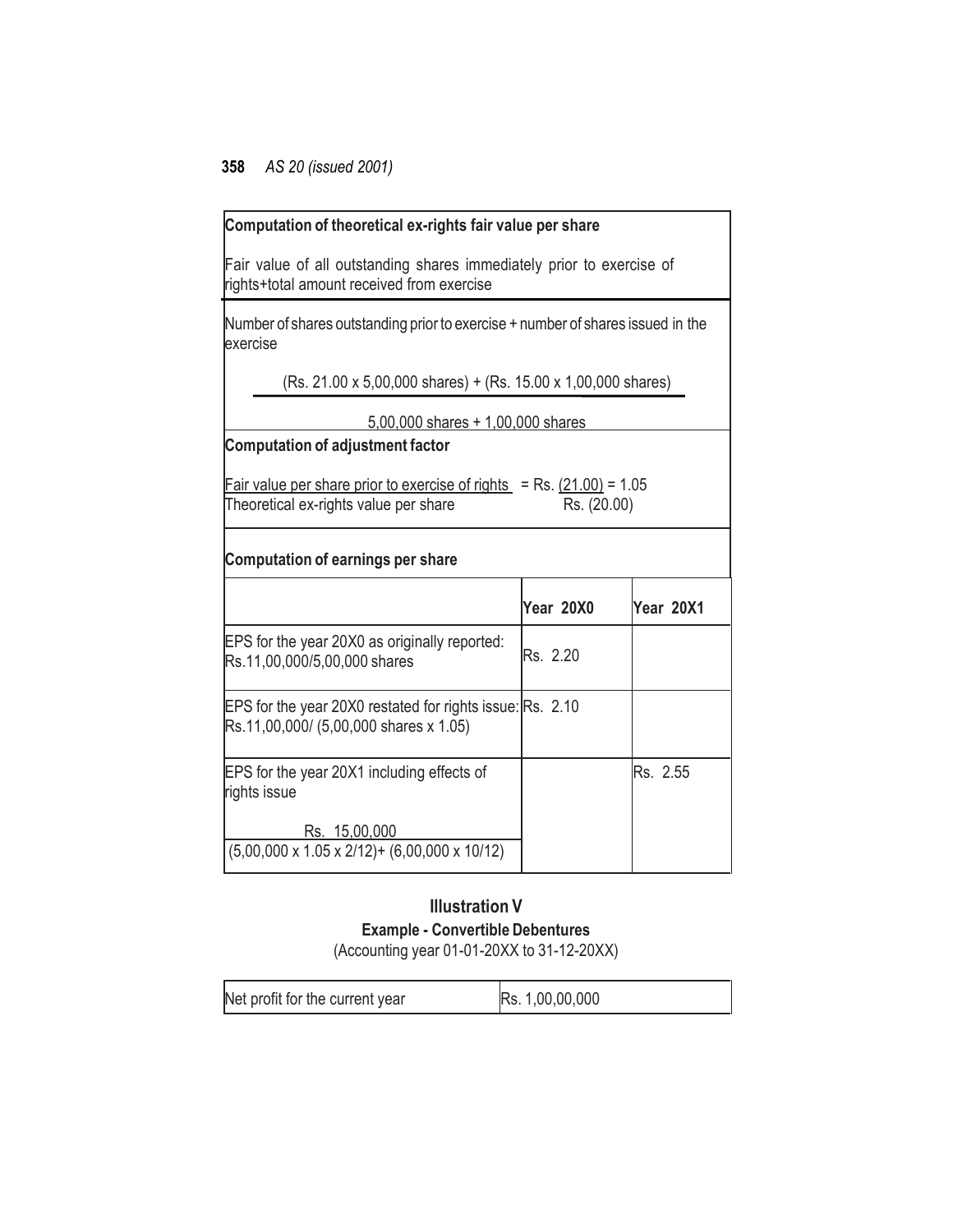| No. of equity shares outstanding                                   | 50,00,000                                                      |  |
|--------------------------------------------------------------------|----------------------------------------------------------------|--|
| Basic earnings per share                                           | <b>IRs. 2.00</b>                                               |  |
| <b>No. of 12% convertible debentures of</b><br>Rs. 100 each        | 1,00,000                                                       |  |
| Each debenture is convertible into<br>$10$ aguity aborac           |                                                                |  |
| Interest expense for the current year                              | Rs. 12,00,000                                                  |  |
| Tax relating to interest expense (30%)                             | Rs. 3,60,000                                                   |  |
| Adjusted net profit for the current year                           | Rs. (1,00,00,000 + 12,00,000 -<br>$3,60,000$ = Rs. 1,08,40,000 |  |
| No. of equity shares resulting from<br>conversion of debentures    | 10,00,000                                                      |  |
| No. of equity shares used to compute<br>diluted earnings per share | $50,00,000 + 10,00,000 = 60,00,000$                            |  |
| Diluted earnings per share                                         | $1,08,40,000/60,00,000 = Re. 1.81$                             |  |

## **Illustration VI**

#### **Example - Effects of Share Options on Diluted Earnings Per Share** (Accounting year 01-01-20XX to 31-12-20XX)

| Net profit for the year 20X1                                                 | Rs. 12,00,000   |
|------------------------------------------------------------------------------|-----------------|
| Weighted average number of equity shares outstanding<br>during the year 20X1 | 5,00,000 shares |
| Average fair value of one equity share during the year<br>20X1               | Rs. 20.00       |
| Weighted average number of shares under option during<br>the year 20X1       | 1,00,000 shares |
| Exercise price for shares under option during the year<br>20X1               | Rs. 15.00       |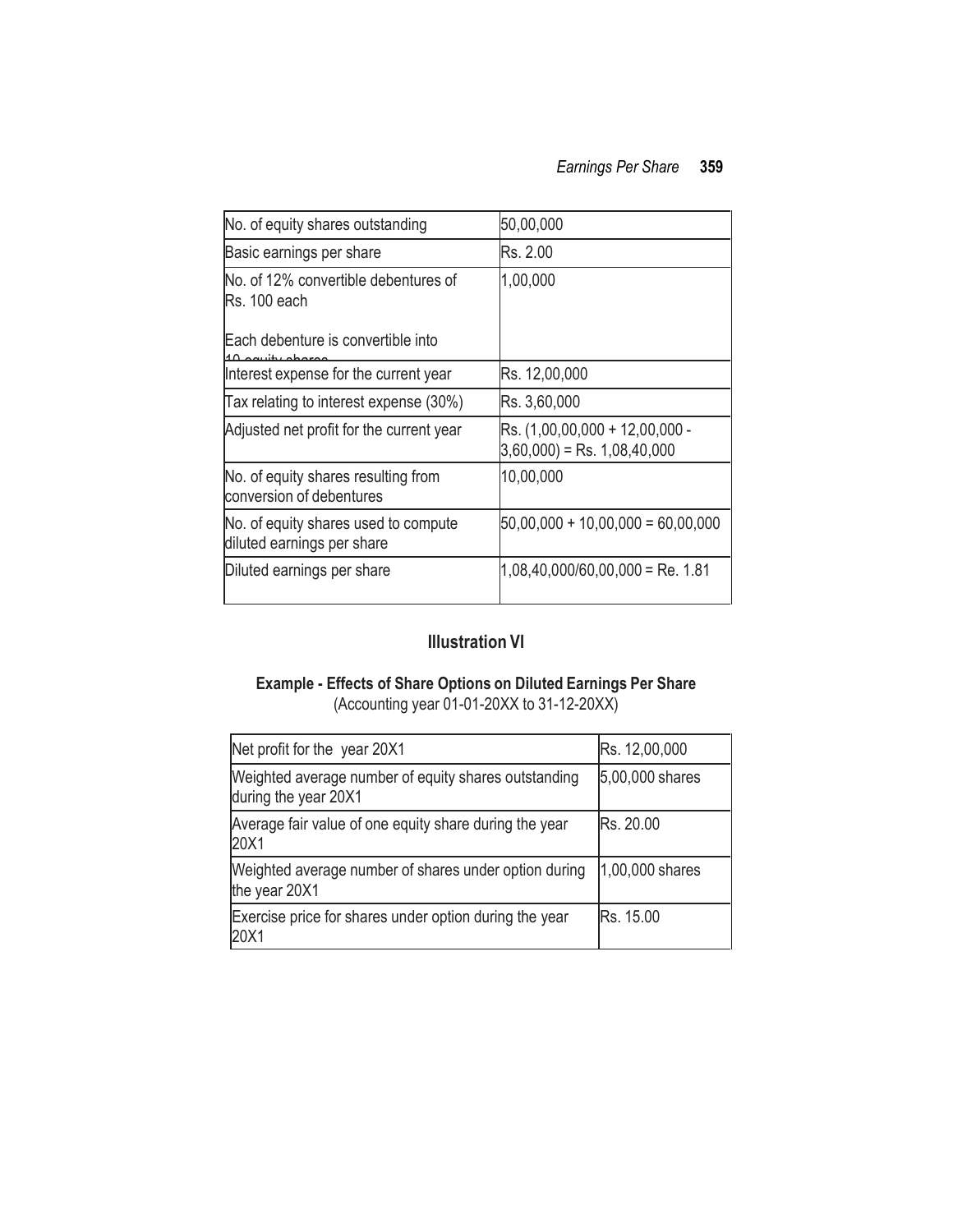|                                                                                                                                                                                                                                           | <b>Earnings</b>  | <b>Shares</b> | <b>Earnings per</b><br>share |
|-------------------------------------------------------------------------------------------------------------------------------------------------------------------------------------------------------------------------------------------|------------------|---------------|------------------------------|
| Net profit for the year 20X1                                                                                                                                                                                                              | Rs.<br>12,00,000 |               |                              |
| Weighted average number of shares<br>outstanding during year 20X1                                                                                                                                                                         |                  | 5,00,000      |                              |
| <b>Basic earnings per share</b>                                                                                                                                                                                                           |                  |               | Rs. 2.40                     |
| Number of shares under option                                                                                                                                                                                                             |                  | 1,00,000      |                              |
| Number of shares that would have<br>been issued at fair value:<br>(100,000 x 15.00)/20.00                                                                                                                                                 | $\star$          | (75,000)      |                              |
| Diluted earnings per share                                                                                                                                                                                                                | Rs.<br>12,00,000 | 5,25,000      | Rs. 2.29                     |
| *The earnings have not been increased as the total number of shares has been<br>increased only by the number of shares (25,000) deemed for the purpose of the<br>computation to have been issued for no consideration {see para $37(b)$ } |                  |               |                              |

## **Computation of earnings per share**

## **Illustration VII**

# **Example - Determining theOrderinWhichto Include Dilutive Securities in the Computation of Weighted Average Number of Shares**

(Accounting year 01-01-20XX to 31-12-20XX)

| Earnings, i.e., Net profit attributable to Rs. 1,00,00,000<br>equity shareholders |           |
|-----------------------------------------------------------------------------------|-----------|
| No. of equity shares outstanding                                                  | 20,00,000 |
| Average fair value of one equity share<br>during the year                         | Rs. 75.00 |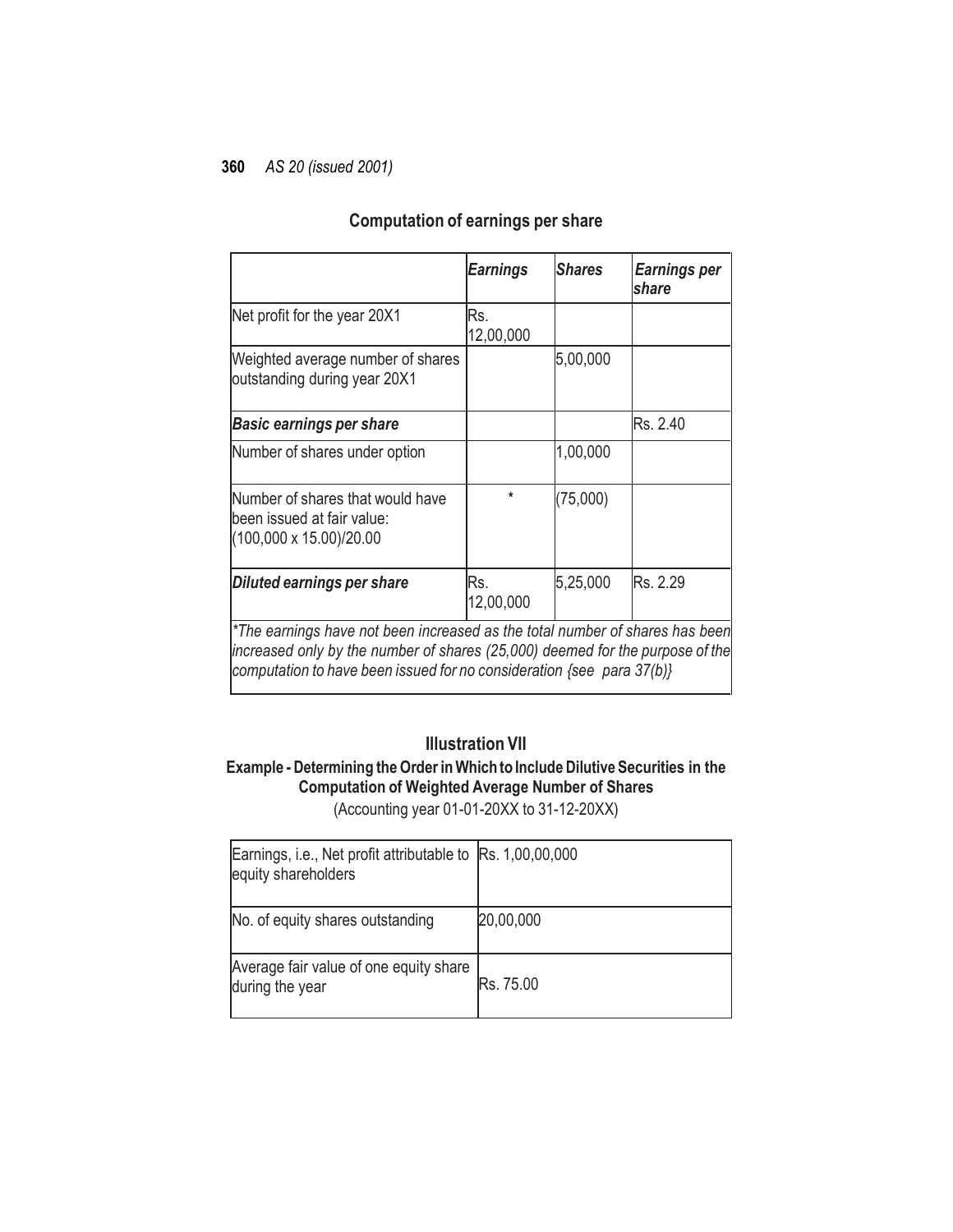| <b>Potential Equity Shares</b>                    |                                                                                                                                           |
|---------------------------------------------------|-------------------------------------------------------------------------------------------------------------------------------------------|
| Options                                           | 1,00,000 with exercise price of Rs. 60                                                                                                    |
| <b>Convertible Preference</b><br>Shares           | 8,00,000 shares entitled to a cumulative<br>dividend of Rs. 8 per share. Each<br>preference share is convertible into 2<br>equity shares. |
| Attributable tax, e.g., corporate<br>dividend tax | 10%                                                                                                                                       |
| 12% Convertible Debentures of Rs.<br>l100 each    | Nominal amount Rs. 10,00,00,000.<br>Each debenture is convertible into 4<br>equity shares.                                                |
| Tax rate                                          | 30%                                                                                                                                       |

## **Increase in Earnings Attributable to Equity Shareholders on Conversion of Potential Equity Shares**

|                                                                                                                                                | Increase in<br>Earnings | Increase in no.<br>of Equity<br><b>Shares</b> | Earnings per<br>Incremental<br><b>Share</b> |  |  |  |
|------------------------------------------------------------------------------------------------------------------------------------------------|-------------------------|-----------------------------------------------|---------------------------------------------|--|--|--|
| <b>Options</b>                                                                                                                                 |                         |                                               |                                             |  |  |  |
| Increase in earnings                                                                                                                           | Nil                     |                                               |                                             |  |  |  |
| No. of incremental shares<br>issued for no consideration<br>$(1,00,000 \times (75 - 60) / 75)$                                                 |                         | 20,000                                        | Nil                                         |  |  |  |
| <b>Convertible Preference Shares</b>                                                                                                           |                         |                                               |                                             |  |  |  |
| Increase in net profit<br>attributable to equity<br>shareholders as adjusted by<br>attributable tax<br>$[(Rs.8 \times 8,00,000)+10\%(8 \times$ | Rs. 70,40,000           |                                               |                                             |  |  |  |
| No. of incremental shares<br>${2 \times 8,00,000}$                                                                                             |                         | 16,00,000                                     | Rs. 4.40                                    |  |  |  |
| 12% Convertible Debentures                                                                                                                     |                         |                                               |                                             |  |  |  |